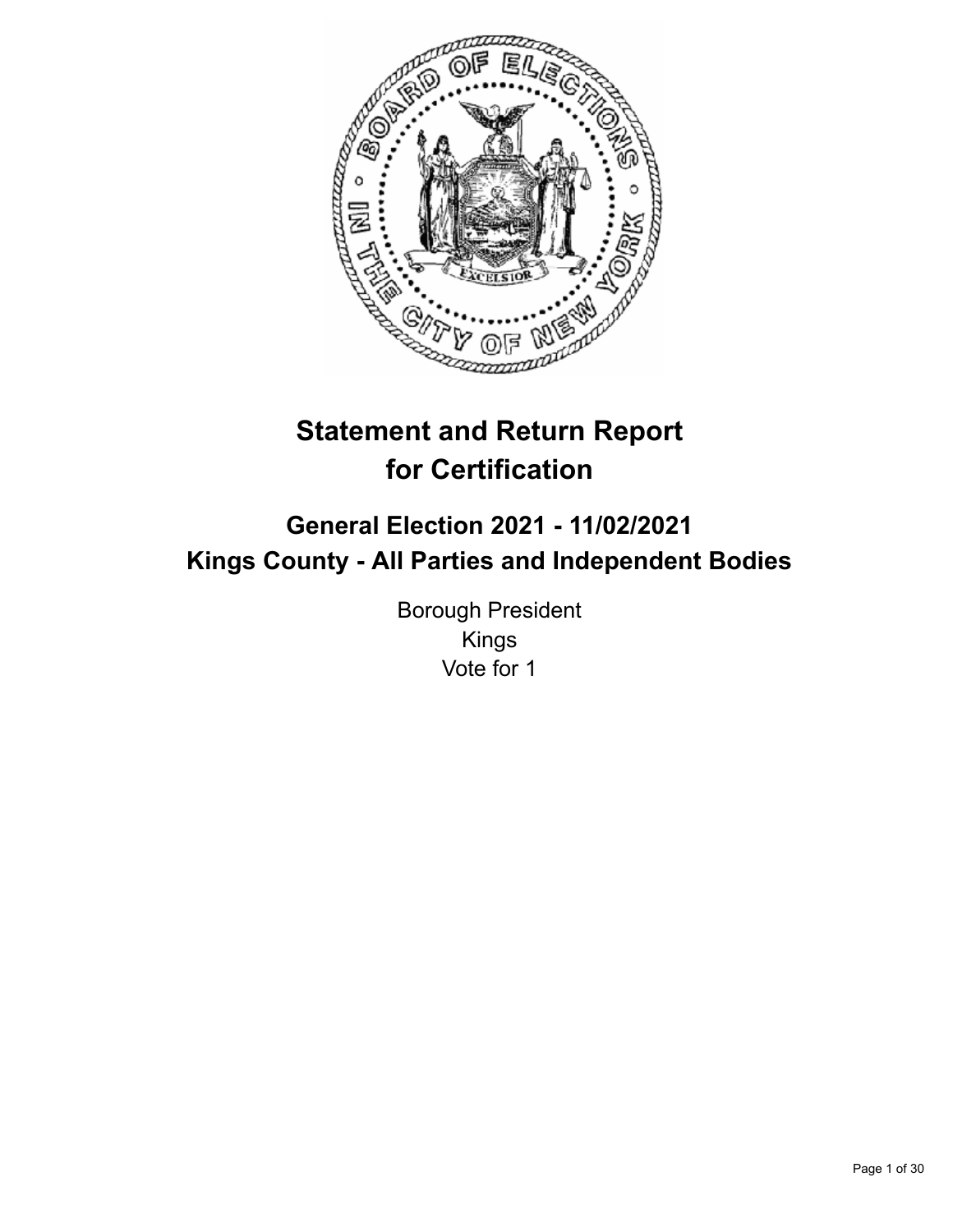

| PUBLIC COUNTER                                           | 17,610                  |
|----------------------------------------------------------|-------------------------|
| <b>MANUALLY COUNTED EMERGENCY</b>                        | 1.                      |
| ABSENTEE / MILITARY                                      | 1,105                   |
| AFFIDAVIT                                                | 75                      |
| <b>Total Ballots</b>                                     | 18,791                  |
| Less - Inapplicable Federal/Special Presidential Ballots | 0                       |
| <b>Total Applicable Ballots</b>                          | 18,791                  |
| ANTONIO REYNOSO (DEMOCRATIC)                             | 8,541                   |
| MENACHEM M. RAITPORT (REPUBLICAN)                        | 7,615                   |
| MENACHEM M. RAITPORT (CONSERVATIVE)                      | 699                     |
| SHANDUKE L. MCPHATTER (VOICES FOR CHANGE)                | 209                     |
| ANTHONY T. JONES (RENT IS 2 DAMN HIGH)                   | 349                     |
| AALYEG GRIGOREVICH DUDAL (WRITE-IN)                      | 1                       |
| AHED TAMIMI (WRITE-IN)                                   | 1                       |
| ANDREW YANG (WRITE-IN)                                   | 1                       |
| <b>BENSIIN BORUKHOR (WRITE-IN)</b>                       | 1                       |
| <b>GEORGE COSTANZA (WRITE-IN)</b>                        | 1                       |
| IVETTE J. PEZMINO (WRITE-IN)                             | 1                       |
| KEVIN DURANT (WRITE-IN)                                  | $\mathbf{1}$            |
| KHARI EDWARDS (WRITE-IN)                                 | 1                       |
| KYRIE IRVING (WRITE-IN)                                  | $\mathbf{1}$            |
| MARCIA MASRI (WRITE-IN)                                  | 1                       |
| MARTY MARKOWITZ (WRITE-IN)                               | 1                       |
| MICHAEL WHITE (WRITE-IN)                                 | $\mathbf{1}$            |
| ROBERT CORNEGY JR. (WRITE-IN)                            | $\mathbf{1}$            |
| ROBERT E. CORNEGY (WRITE-IN)                             | 4                       |
| ROBERT E.CORNEGY (WRITE-IN)                              | $\overline{\mathbf{c}}$ |
| TRISHA OCANA (WRITE-IN)                                  | 1                       |
| TRISHA OCUNA (WRITE-IN)                                  | $\mathbf 1$             |
| UNATTRIBUTABLE WRITE-IN (WRITE-IN)                       | 10                      |
| UNCOUNTED WRITE-IN PER STATUTE (WRITE-IN)                | 1                       |
| <b>Total Votes</b>                                       | 17,445                  |
| Unrecorded                                               | 1,346                   |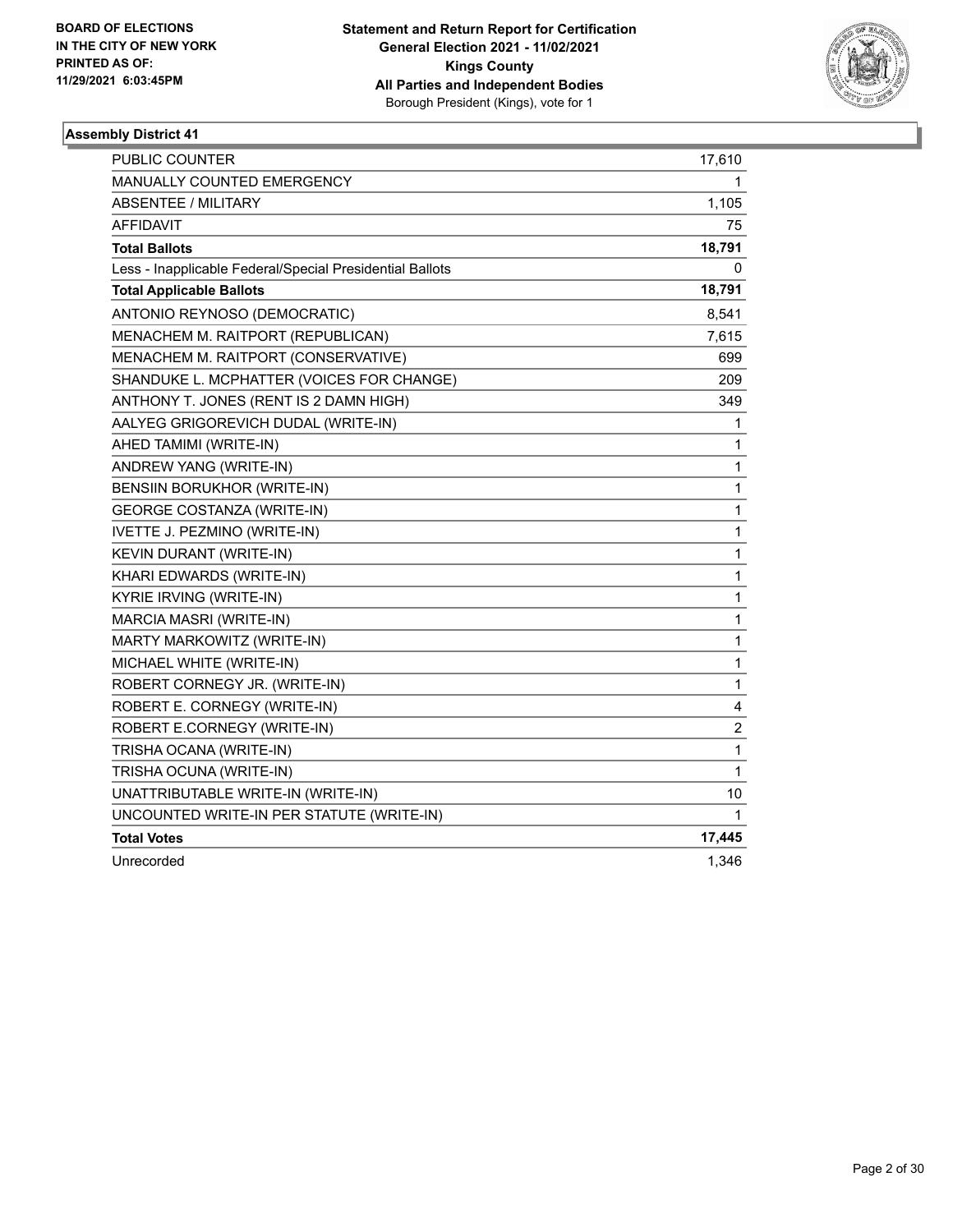

| PUBLIC COUNTER                                           | 15,941         |
|----------------------------------------------------------|----------------|
| MANUALLY COUNTED EMERGENCY                               | 0              |
| <b>ABSENTEE / MILITARY</b>                               | 953            |
| AFFIDAVIT                                                | 88             |
| <b>Total Ballots</b>                                     | 16,982         |
| Less - Inapplicable Federal/Special Presidential Ballots | 0              |
| <b>Total Applicable Ballots</b>                          | 16,982         |
| ANTONIO REYNOSO (DEMOCRATIC)                             | 12,896         |
| MENACHEM M. RAITPORT (REPUBLICAN)                        | 1,889          |
| MENACHEM M. RAITPORT (CONSERVATIVE)                      | 253            |
| SHANDUKE L. MCPHATTER (VOICES FOR CHANGE)                | 227            |
| ANTHONY T. JONES (RENT IS 2 DAMN HIGH)                   | 436            |
| AL SHARPTON (WRITE-IN)                                   | 1              |
| ERNEST DEVONISH (WRITE-IN)                               | 1              |
| <b>GAIL ROBINSON (WRITE-IN)</b>                          | 1              |
| <b>ISAAC AMOR (WRITE-IN)</b>                             | 1              |
| JASMINE ROGERS (WRITE-IN)                                | 1              |
| JOANN SIMON (WRITE-IN)                                   | 1              |
| JUSTIN KAUFMAN (WRITE-IN)                                | 1              |
| KANYE WEST (WRITE-IN)                                    | 1              |
| KATHIA BOISRAND (WRITE-IN)                               | 1              |
| KENNETH HESS (WRITE-IN)                                  | 1              |
| KHARI EDWARDS (WRITE-IN)                                 | 1              |
| MARK D LEVINE (WRITE-IN)                                 | 1              |
| MARK LEVINE (WRITE-IN)                                   | 1              |
| MARTY MARKOWITZ (WRITE-IN)                               | 1              |
| MUMIA ABU JAMAL (WRITE-IN)                               | 1              |
| NICOLE MCQUEEN (WRITE-IN)                                | 1              |
| RAFAEL ESPINAL (WRITE-IN)                                | 1              |
| ROBERT CORNERGY (WRITE-IN)                               | 2              |
| ROBERT E CORGENY (WRITE-IN)                              | $\mathbf{1}$   |
| ROSS CORNEGY JR. (WRITE-IN)                              | $\mathbf{1}$   |
| SHAMARIE MCDONALD (WRITE-IN)                             | 1              |
| SIMONE ADAMS (WRITE-IN)                                  | 1              |
| TRISHA O CONNOR (WRITE-IN)                               | 1              |
| TRISHA OCONA (WRITE-IN)                                  | $\overline{c}$ |
| UNATTRIBUTABLE WRITE-IN (WRITE-IN)                       | 10             |
| UNCOUNTED WRITE-IN PER STATUTE (WRITE-IN)                | 1              |
| WENDY ESPINAL (WRITE-IN)                                 | 1              |
| YVONNE MURRAY (WRITE-IN)                                 | 1              |
| <b>Total Votes</b>                                       | 15,740         |
| Unrecorded                                               | 1,242          |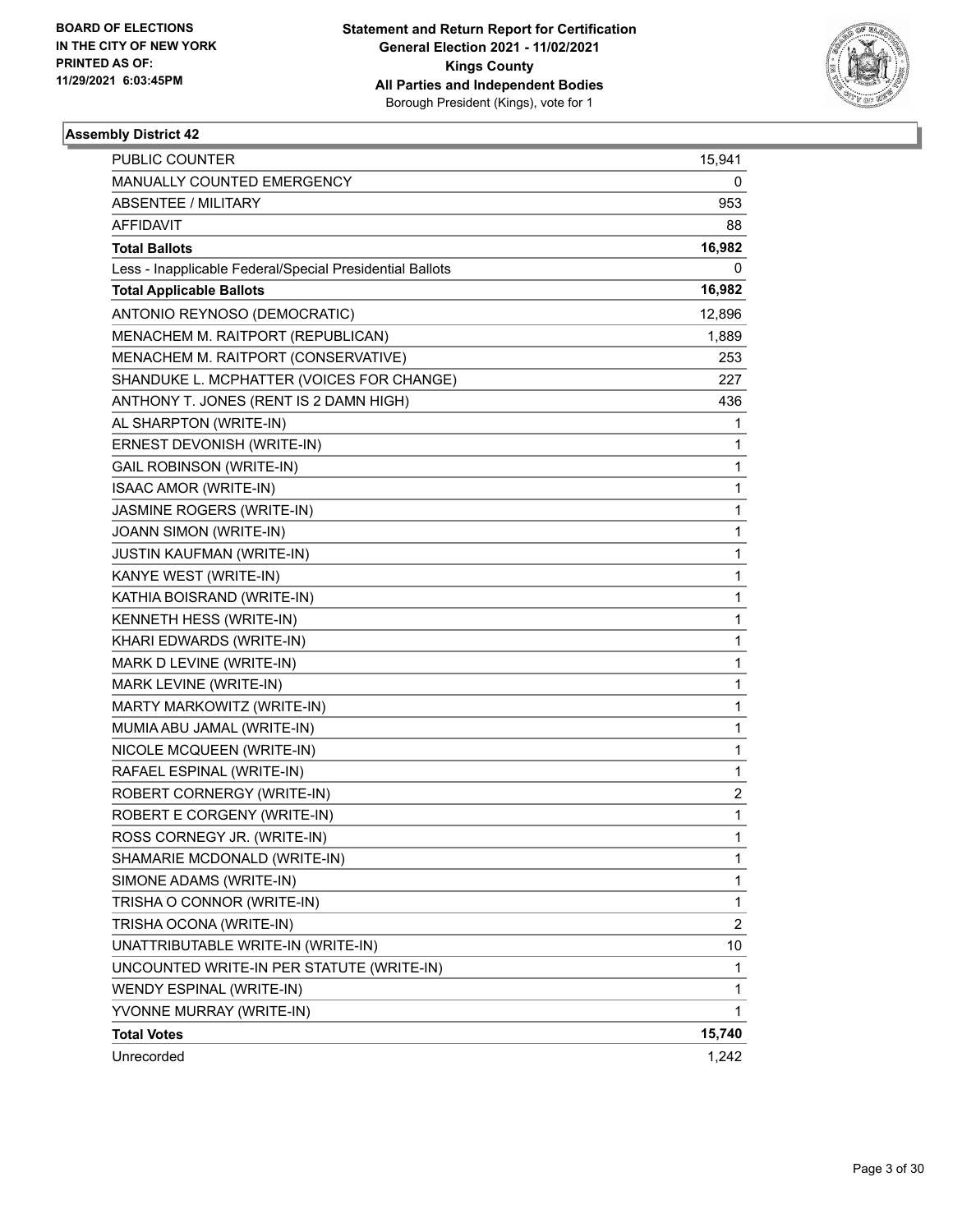

| PUBLIC COUNTER                                           | 18,497         |
|----------------------------------------------------------|----------------|
| MANUALLY COUNTED EMERGENCY                               | 0              |
| <b>ABSENTEE / MILITARY</b>                               | 1,043          |
| AFFIDAVIT                                                | 130            |
| <b>Total Ballots</b>                                     | 19,670         |
| Less - Inapplicable Federal/Special Presidential Ballots | 0              |
| <b>Total Applicable Ballots</b>                          | 19,670         |
| ANTONIO REYNOSO (DEMOCRATIC)                             | 16,056         |
| MENACHEM M. RAITPORT (REPUBLICAN)                        | 1,345          |
| MENACHEM M. RAITPORT (CONSERVATIVE)                      | 237            |
| SHANDUKE L. MCPHATTER (VOICES FOR CHANGE)                | 256            |
| ANTHONY T. JONES (RENT IS 2 DAMN HIGH)                   | 514            |
| ARMANI BARRON (WRITE-IN)                                 | 1              |
| IGENIE F. HARRIS BLENMAN (WRITE-IN)                      | 1              |
| IGENIE HARRIS BLENMAN (WRITE-IN)                         | 1              |
| JOANNE SIMON (WRITE-IN)                                  | $\overline{2}$ |
| JUMAANE D WILLIAMS (WRITE-IN)                            | 1              |
| KASHEIK PAISLEY (WRITE-IN)                               | $\mathbf{1}$   |
| KATHYRN GARCIA (WRITE-IN)                                | 1              |
| KHARI EDWARDS (WRITE-IN)                                 | $\overline{c}$ |
| KIMBERLY COUNCIL (WRITE-IN)                              | 1              |
| LINDA ALTIDOR (WRITE-IN)                                 | 1              |
| MAIA REUMANN MOORE (WRITE-IN)                            | 1              |
| MATHIEU EUGUENE (WRITE-IN)                               | 1              |
| MATIEU EUGENE (WRITE-IN)                                 | 1              |
| ROBERT CORNEGY (WRITE-IN)                                | 1              |
| ROBERT E CORNEGY JR (WRITE-IN)                           | 1              |
| ROBERT E. CORNEGY (WRITE-IN)                             | $\mathbf{1}$   |
| TRISHA OCONA (WRITE-IN)                                  | 2              |
| UNATTRIBUTABLE WRITE-IN (WRITE-IN)                       | 8              |
| ZALMAN LEW (WRITE-IN)                                    | 1              |
| <b>Total Votes</b>                                       | 18,437         |
| Unrecorded                                               | 1,233          |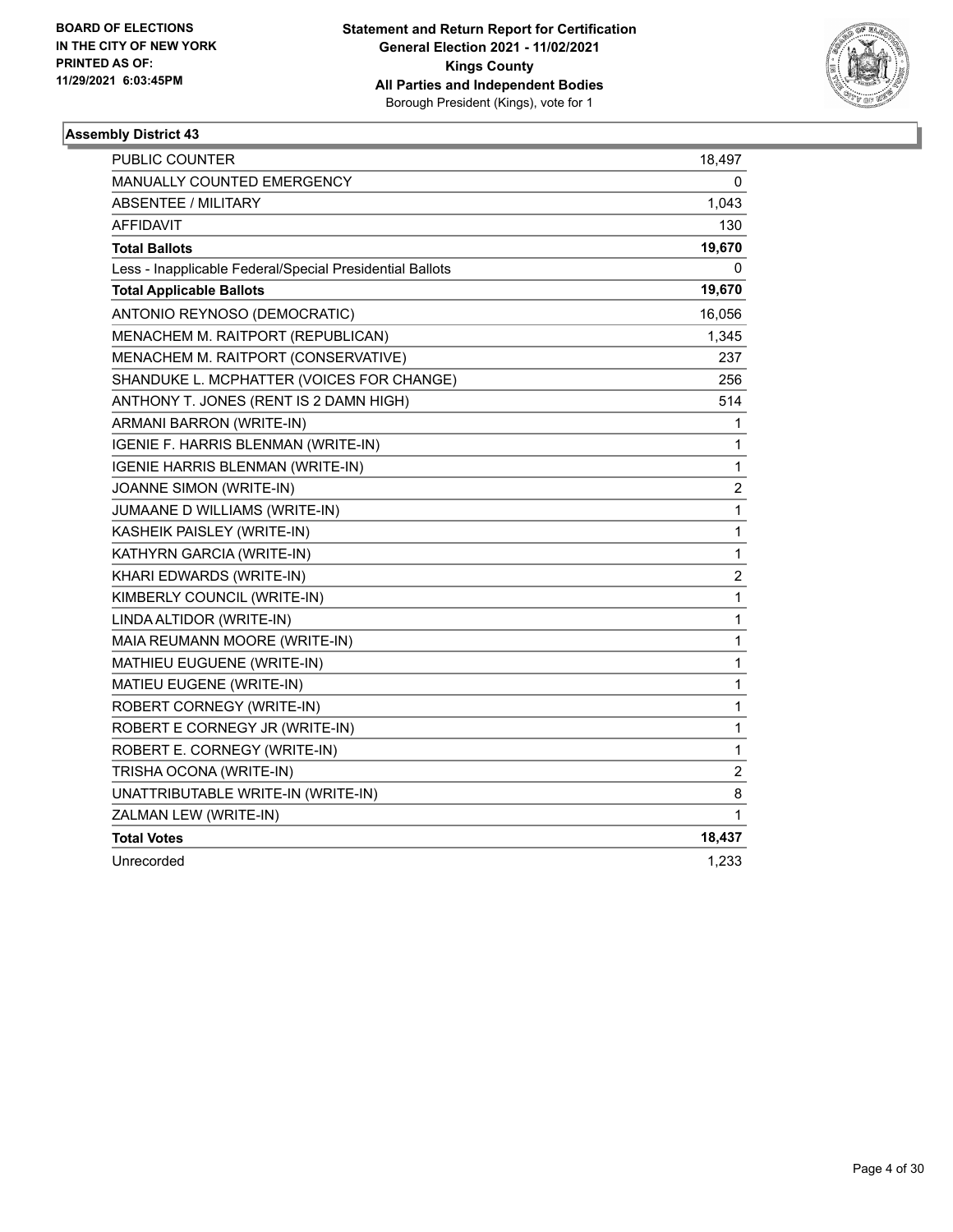

| <b>PUBLIC COUNTER</b>                                    | 21,427 |
|----------------------------------------------------------|--------|
| MANUALLY COUNTED EMERGENCY                               |        |
| ABSENTEE / MILITARY                                      | 1,126  |
| AFFIDAVIT                                                | 202    |
| <b>Total Ballots</b>                                     | 22,756 |
| Less - Inapplicable Federal/Special Presidential Ballots | 0      |
| <b>Total Applicable Ballots</b>                          | 22,756 |
| ANTONIO REYNOSO (DEMOCRATIC)                             | 16,746 |
| MENACHEM M. RAITPORT (REPUBLICAN)                        | 3,617  |
| MENACHEM M. RAITPORT (CONSERVATIVE)                      | 644    |
| SHANDUKE L. MCPHATTER (VOICES FOR CHANGE)                | 233    |
| ANTHONY T. JONES (RENT IS 2 DAMN HIGH)                   | 503    |
| ANDREW YANG (WRITE-IN)                                   | 1      |
| ASHER YATZAR (WRITE-IN)                                  | 1      |
| BERNARD SANDERS (WRITE-IN)                               | 1      |
| BESATUL ISIAM (WRITE-IN)                                 | 1      |
| <b>BRUCE DICKSTEIN (WRITE-IN)</b>                        | 2      |
| CURTIS SLIWA (WRITE-IN)                                  | 2      |
| DONALD TRUMP (WRITE-IN)                                  | 1      |
| JERIMIAH FOX (WRITE-IN)                                  | 1      |
| JO ANNE SIMON (WRITE-IN)                                 | 1      |
| JO.ANNE SIMON (WRITE-IN)                                 | 1      |
| JOANN SIMON (WRITE-IN)                                   | 1      |
| JOANNE SIMON (WRITE-IN)                                  | 3      |
| JULIUS RANDLE (WRITE-IN)                                 | 1      |
| MARTY MARKOWITZ (WRITE-IN)                               | 1      |
| MICHELLE CARUSO CABRERA (WRITE-IN)                       | 1      |
| NATHAN SADEGHI-NEJAD (WRITE-IN)                          | 1      |
| NICOLE MURRAY (WRITE-IN)                                 | 1      |
| RABBI KAHN (WRITE-IN)                                    | 1      |
| ROBERT CORNEGY (WRITE-IN)                                | 5      |
| ROBERT E CORNEGY (WRITE-IN)                              | 3      |
| ROBERT E. CORNEGY (WRITE-IN)                             | 2      |
| SIMCHA FELDER (WRITE-IN)                                 | 1      |
| THOMAS GIUNTA (WRITE-IN)                                 | 1      |
| UNATTRIBUTABLE WRITE-IN (WRITE-IN)                       | 18     |
| WAYNE T. MURATORE (WRITE-IN)                             | 2      |
| YOSET KRAMER (WRITE-IN)                                  | 1      |
| <b>Total Votes</b>                                       | 21,798 |
| Unrecorded                                               | 958    |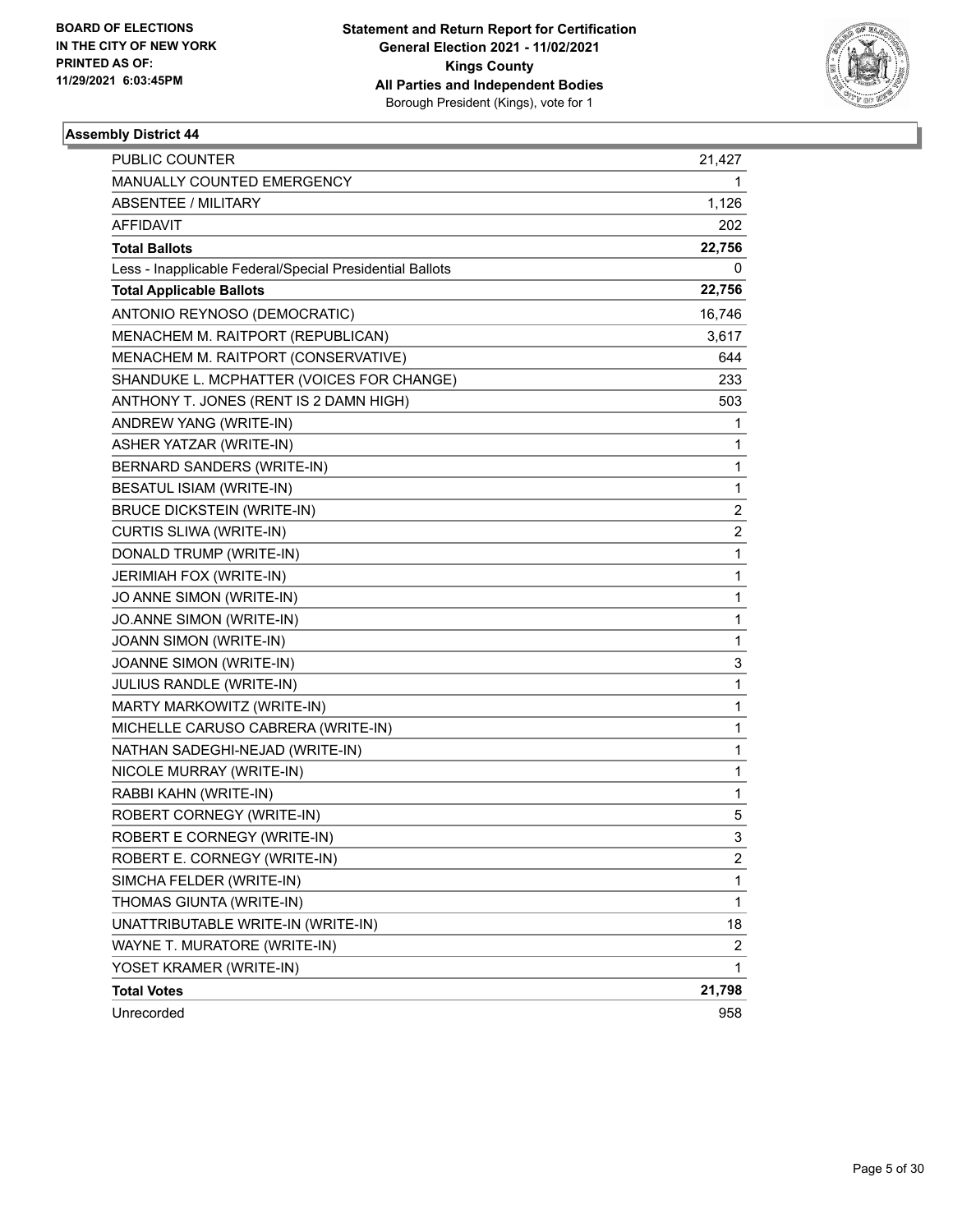

| <b>PUBLIC COUNTER</b>                                    | 12,692 |
|----------------------------------------------------------|--------|
| MANUALLY COUNTED EMERGENCY                               | 0      |
| ABSENTEE / MILITARY                                      | 787    |
| <b>AFFIDAVIT</b>                                         | 79     |
| <b>Total Ballots</b>                                     | 13,558 |
| Less - Inapplicable Federal/Special Presidential Ballots | 0      |
| <b>Total Applicable Ballots</b>                          | 13,558 |
| ANTONIO REYNOSO (DEMOCRATIC)                             | 3,490  |
| MENACHEM M. RAITPORT (REPUBLICAN)                        | 7,895  |
| MENACHEM M. RAITPORT (CONSERVATIVE)                      | 619    |
| SHANDUKE L. MCPHATTER (VOICES FOR CHANGE)                | 103    |
| ANTHONY T. JONES (RENT IS 2 DAMN HIGH)                   | 211    |
| AKSAR AZAD (WRITE-IN)                                    | 1      |
| AVIGDOR KITEVITS (WRITE-IN)                              | 1      |
| B. NYOMIN BENDEL (WRITE-IN)                              | 1      |
| DIANE SAVINO (WRITE-IN)                                  | 1      |
| MARK TREYGER (WRITE-IN)                                  | 1      |
| MARVIN H. MALATER (WRITE-IN)                             | 1      |
| MARVIN ROTHMAN (WRITE-IN)                                | 1      |
| RENAT AKHMEDZHANOV (WRITE-IN)                            | 1      |
| ROB PELMAN (WRITE-IN)                                    | 1      |
| STACY H. PRUSSMAN (WRITE-IN)                             | 1      |
| UNATTRIBUTABLE WRITE-IN (WRITE-IN)                       | 10     |
| <b>Total Votes</b>                                       | 12,338 |
| Unrecorded                                               | 1,220  |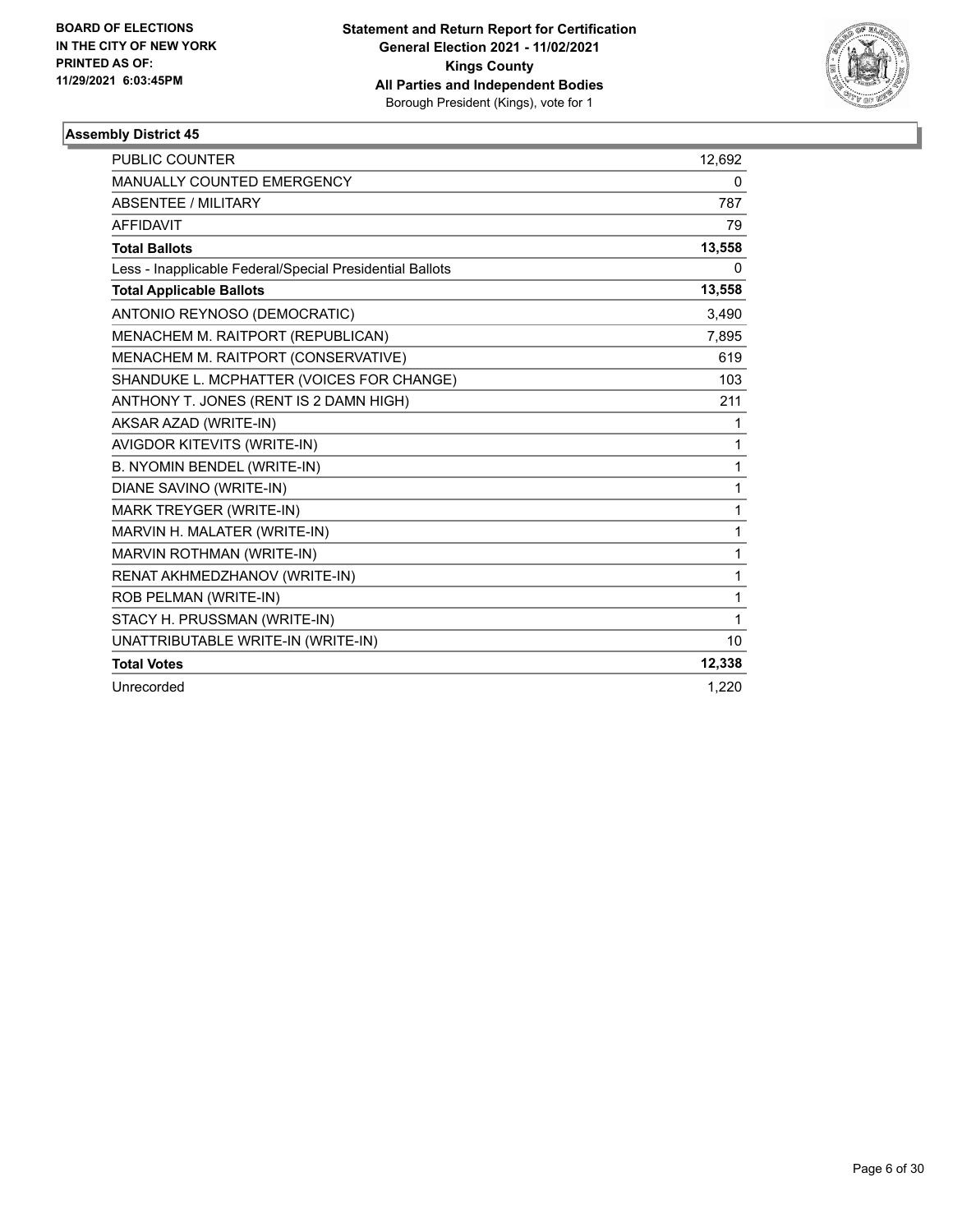

| PUBLIC COUNTER                                           | 19,198 |
|----------------------------------------------------------|--------|
| <b>MANUALLY COUNTED EMERGENCY</b>                        | 0      |
| <b>ABSENTEE / MILITARY</b>                               | 1,186  |
| AFFIDAVIT                                                | 132    |
| <b>Total Ballots</b>                                     | 20,516 |
| Less - Inapplicable Federal/Special Presidential Ballots | 0      |
| <b>Total Applicable Ballots</b>                          | 20,516 |
| ANTONIO REYNOSO (DEMOCRATIC)                             | 8,065  |
| MENACHEM M. RAITPORT (REPUBLICAN)                        | 9,137  |
| MENACHEM M. RAITPORT (CONSERVATIVE)                      | 774    |
| SHANDUKE L. MCPHATTER (VOICES FOR CHANGE)                | 197    |
| ANTHONY T. JONES (RENT IS 2 DAMN HIGH)                   | 433    |
| DAVID ZILBERMAN (WRITE-IN)                               | 1      |
| DONALD J TRUMP (WRITE-IN)                                | 1      |
| DONALD TRUMP (WRITE-IN)                                  | 1      |
| EDWIN DRANTIVY (WRITE-IN)                                | 1      |
| JOANNE SIMON (WRITE-IN)                                  | 1      |
| JOSEPH BOVA (WRITE-IN)                                   | 1      |
| JOSEPH MAGIDSON (WRITE-IN)                               | 1      |
| KING ASA (WRITE-IN)                                      | 1      |
| MAKHAOBAT MATMURAEVA (WRITE-IN)                          | 1      |
| MARK TREYGER (WRITE-IN)                                  | 1      |
| MARSHALL MATHERS (WRITE-IN)                              | 1      |
| MICHAEL EMPERUR (WRITE-IN)                               | 1      |
| PAUL CAPOBIANCO (WRITE-IN)                               | 1      |
| REINER FUELLMICH (WRITE-IN)                              | 1      |
| ROBERT CORNEGY (WRITE-IN)                                | 1      |
| ROBERT E COMEGY (WRITE-IN)                               | 1      |
| ROBERT E.CORNEGY (WRITE-IN)                              | 1      |
| SUSAN SCHEUERER (WRITE-IN)                               | 1      |
| TAMRA CRONIN (WRITE-IN)                                  | 1      |
| THOMAS A ZMUDA (WRITE-IN)                                | 1      |
| UNATTRIBUTABLE WRITE-IN (WRITE-IN)                       | 9      |
| UNCOUNTED WRITE-IN PER STATUTE (WRITE-IN)                | 1      |
| VERONICA LUPO (WRITE-IN)                                 | 1      |
| <b>Total Votes</b>                                       | 18,637 |
| Unrecorded                                               | 1,879  |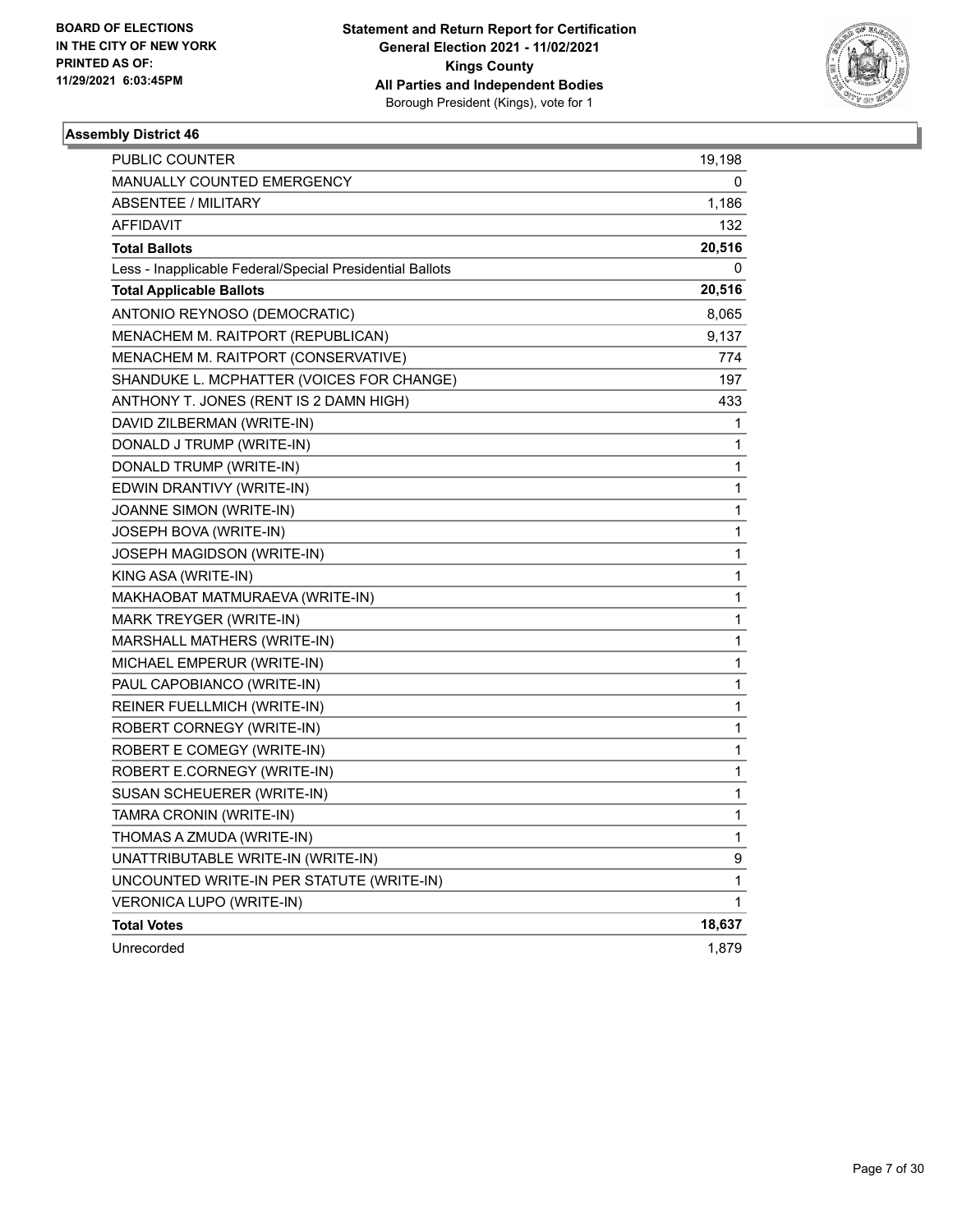

| <b>PUBLIC COUNTER</b>                                    | 10,459 |
|----------------------------------------------------------|--------|
| MANUALLY COUNTED EMERGENCY                               | 0      |
| <b>ABSENTEE / MILITARY</b>                               | 712    |
| <b>AFFIDAVIT</b>                                         | 58     |
| <b>Total Ballots</b>                                     | 11,229 |
| Less - Inapplicable Federal/Special Presidential Ballots | 0      |
| <b>Total Applicable Ballots</b>                          | 11,229 |
| ANTONIO REYNOSO (DEMOCRATIC)                             | 3,993  |
| MENACHEM M. RAITPORT (REPUBLICAN)                        | 5,419  |
| MENACHEM M. RAITPORT (CONSERVATIVE)                      | 422    |
| SHANDUKE L. MCPHATTER (VOICES FOR CHANGE)                | 143    |
| ANTHONY T. JONES (RENT IS 2 DAMN HIGH)                   | 240    |
| ALEXANDER GUJOWICH PROTIAL (WRITE-IN)                    | 1      |
| CHARLES RAGUSA (WRITE-IN)                                | 1      |
| CLACENCE CHAN (WRITE-IN)                                 | 1      |
| CURTIS SILWA (WRITE-IN)                                  | 1      |
| DAVID FUCHS (WRITE-IN)                                   | 1      |
| MARTY MARKOWITZ (WRITE-IN)                               | 1      |
| ROBERT CARNEGY (WRITE-IN)                                | 1      |
| ROBERT CORNEGY (WRITE-IN)                                | 3      |
| ROBERT E CARNEGY (WRITE-IN)                              | 1      |
| ROBERT E CORNEGY (WRITE-IN)                              | 1      |
| UNATTRIBUTABLE WRITE-IN (WRITE-IN)                       | 4      |
| <b>VULLNET VELIU (WRITE-IN)</b>                          | 1      |
| <b>Total Votes</b>                                       | 10,234 |
| Unrecorded                                               | 995    |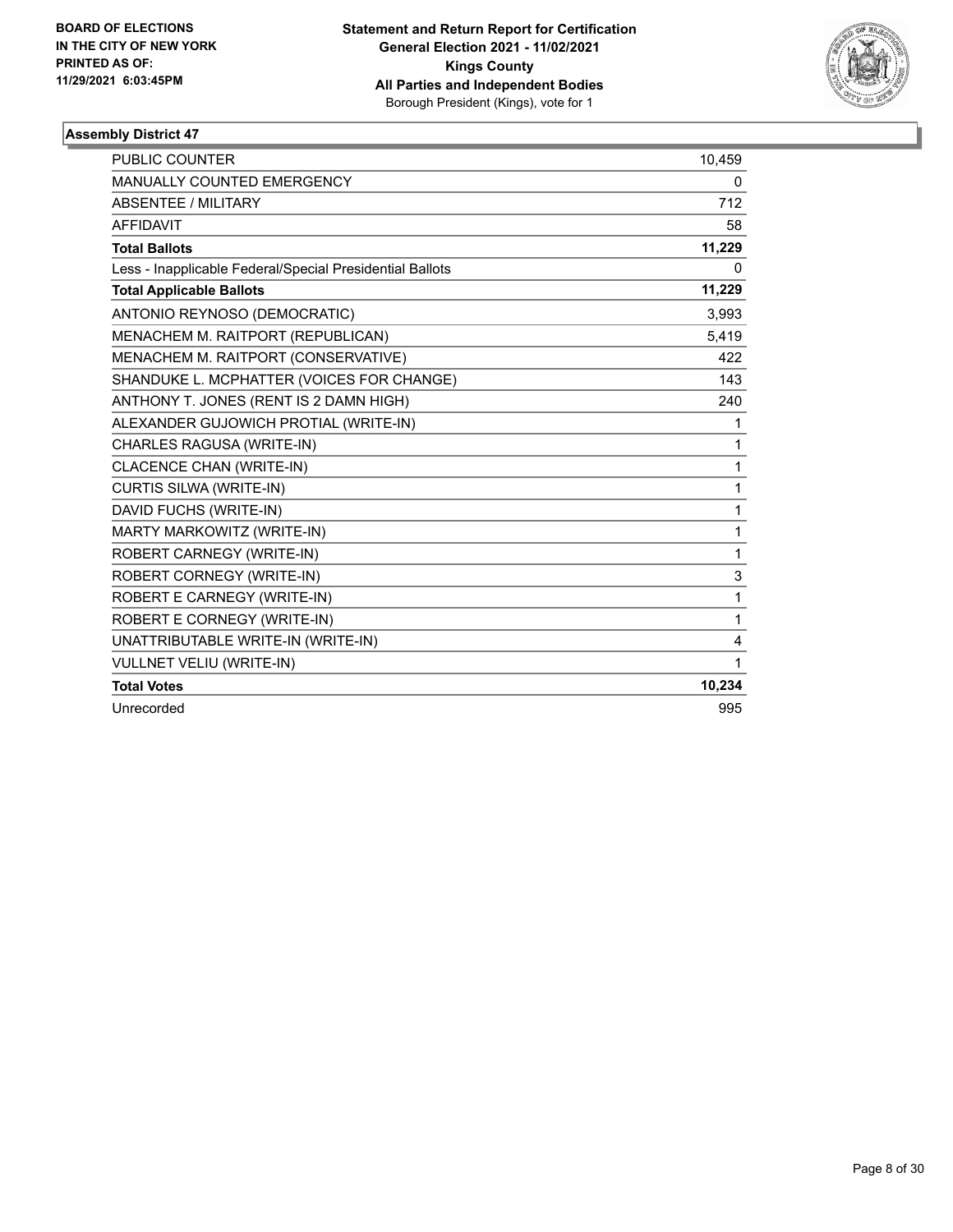

| <b>PUBLIC COUNTER</b>                                    | 11,155                  |
|----------------------------------------------------------|-------------------------|
| MANUALLY COUNTED EMERGENCY                               | 1                       |
| <b>ABSENTEE / MILITARY</b>                               | 474                     |
| AFFIDAVIT                                                | 52                      |
| <b>Total Ballots</b>                                     | 11,682                  |
| Less - Inapplicable Federal/Special Presidential Ballots | 0                       |
| <b>Total Applicable Ballots</b>                          | 11,682                  |
| ANTONIO REYNOSO (DEMOCRATIC)                             | 1,952                   |
| MENACHEM M. RAITPORT (REPUBLICAN)                        | 7,148                   |
| MENACHEM M. RAITPORT (CONSERVATIVE)                      | 1,049                   |
| SHANDUKE L. MCPHATTER (VOICES FOR CHANGE)                | 51                      |
| ANTHONY T. JONES (RENT IS 2 DAMN HIGH)                   | 138                     |
| ABRAHAM LANVAV (WRITE-IN)                                | 1                       |
| ARIGDOR MILLER (WRITE-IN)                                | 1                       |
| <b>BERREL STROHIL (WRITE-IN)</b>                         | 1                       |
| ESTIE GOLDSTEIN (WRITE-IN)                               | $\mathbf 1$             |
| FILIPPO SCALICI (WRITE-IN)                               | 1                       |
| HESHY TISCHLER (WRITE-IN)                                | 1                       |
| IAN D. GIERHEK (WRITE-IN)                                | $\mathbf 1$             |
| ISAAC PINKOVICS (WRITE-IN)                               | $\mathbf{1}$            |
| JO ANNE SIMON (WRITE-IN)                                 | $\overline{\mathbf{c}}$ |
| JOEL REISMAN (WRITE-IN)                                  | $\mathbf 1$             |
| LEAH KLEIN (WRITE-IN)                                    | 1                       |
| MICHAEL WEINBERG (WRITE-IN)                              | 1                       |
| MORDECHAI YAVNEM (WRITE-IN)                              | $\mathbf 1$             |
| MOSES FREIER (WRITE-IN)                                  | $\mathbf{1}$            |
| MOSHELA TWERSKI (WRITE-IN)                               | 1                       |
| RIVKA KNOBLOCH (WRITE-IN)                                | $\mathbf 1$             |
| ROBERT E. CORNEGY (WRITE-IN)                             | 1                       |
| STAN PATRICK (WRITE-IN)                                  | 1                       |
| TARDIS JOHNSON (WRITE-IN)                                | 1                       |
| UNATTRIBUTABLE WRITE-IN (WRITE-IN)                       | 20                      |
| UNCOUNTED WRITE-IN PER STATUTE (WRITE-IN)                | 1                       |
| WOLF SENDER (WRITE-IN)                                   | 1                       |
| YAKOV STEINMETZ (WRITE-IN)                               | 1                       |
| YISROEL BLUM (WRITE-IN)                                  | 1                       |
| <b>Total Votes</b>                                       | 10,382                  |
| Unrecorded                                               | 1,300                   |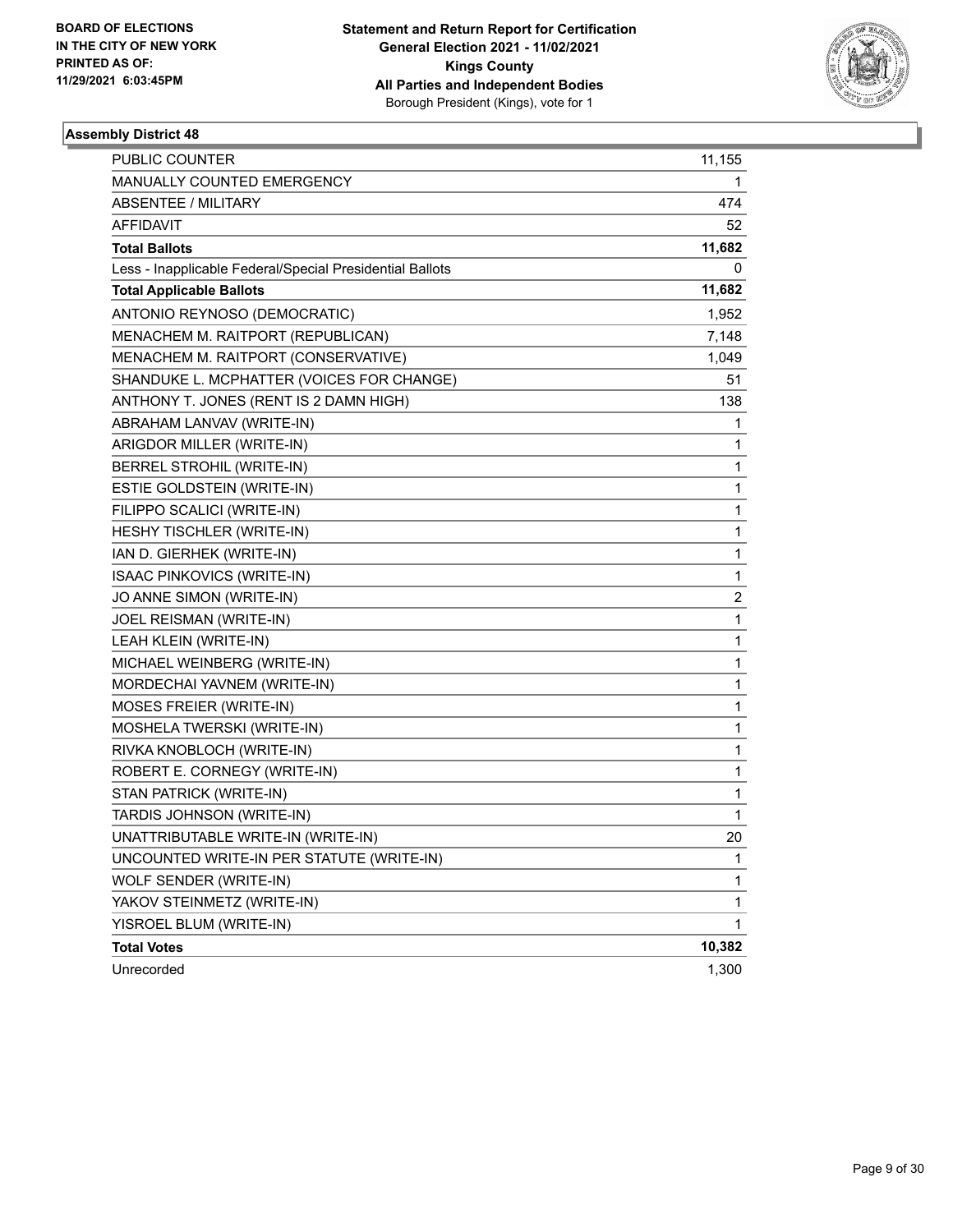

| <b>PUBLIC COUNTER</b>                                    | 8,565        |
|----------------------------------------------------------|--------------|
| <b>MANUALLY COUNTED EMERGENCY</b>                        | 2            |
| <b>ABSENTEE / MILITARY</b>                               | 592          |
| <b>AFFIDAVIT</b>                                         | 60           |
| <b>Total Ballots</b>                                     | 9,219        |
| Less - Inapplicable Federal/Special Presidential Ballots | $\Omega$     |
| <b>Total Applicable Ballots</b>                          | 9,219        |
| ANTONIO REYNOSO (DEMOCRATIC)                             | 3,460        |
| MENACHEM M. RAITPORT (REPUBLICAN)                        | 4,204        |
| MENACHEM M. RAITPORT (CONSERVATIVE)                      | 383          |
| SHANDUKE L. MCPHATTER (VOICES FOR CHANGE)                | 117          |
| ANTHONY T. JONES (RENT IS 2 DAMN HIGH)                   | 225          |
| CHRISTINA BOTTEGO (WRITE-IN)                             | 1            |
| EDMOND A. COATE (WRITE-IN)                               | 1            |
| JEFF SMITH (WRITE-IN)                                    | 1            |
| JOANNE SIMON (WRITE-IN)                                  | 1            |
| ROBERT CORNEGY (WRITE-IN)                                | 1            |
| ROBERT E. CAREGY (WRITE-IN)                              | $\mathbf{1}$ |
| ROBERT E. CORNEGY (WRITE-IN)                             | 3            |
| SALVATORE SERRANILLO-GRACE (WRITE-IN)                    | 1            |
| UNATTRIBUTABLE WRITE-IN (WRITE-IN)                       | 5            |
| VILMA A REINHARDT (WRITE-IN)                             | 1            |
| <b>Total Votes</b>                                       | 8,405        |
| Unrecorded                                               | 814          |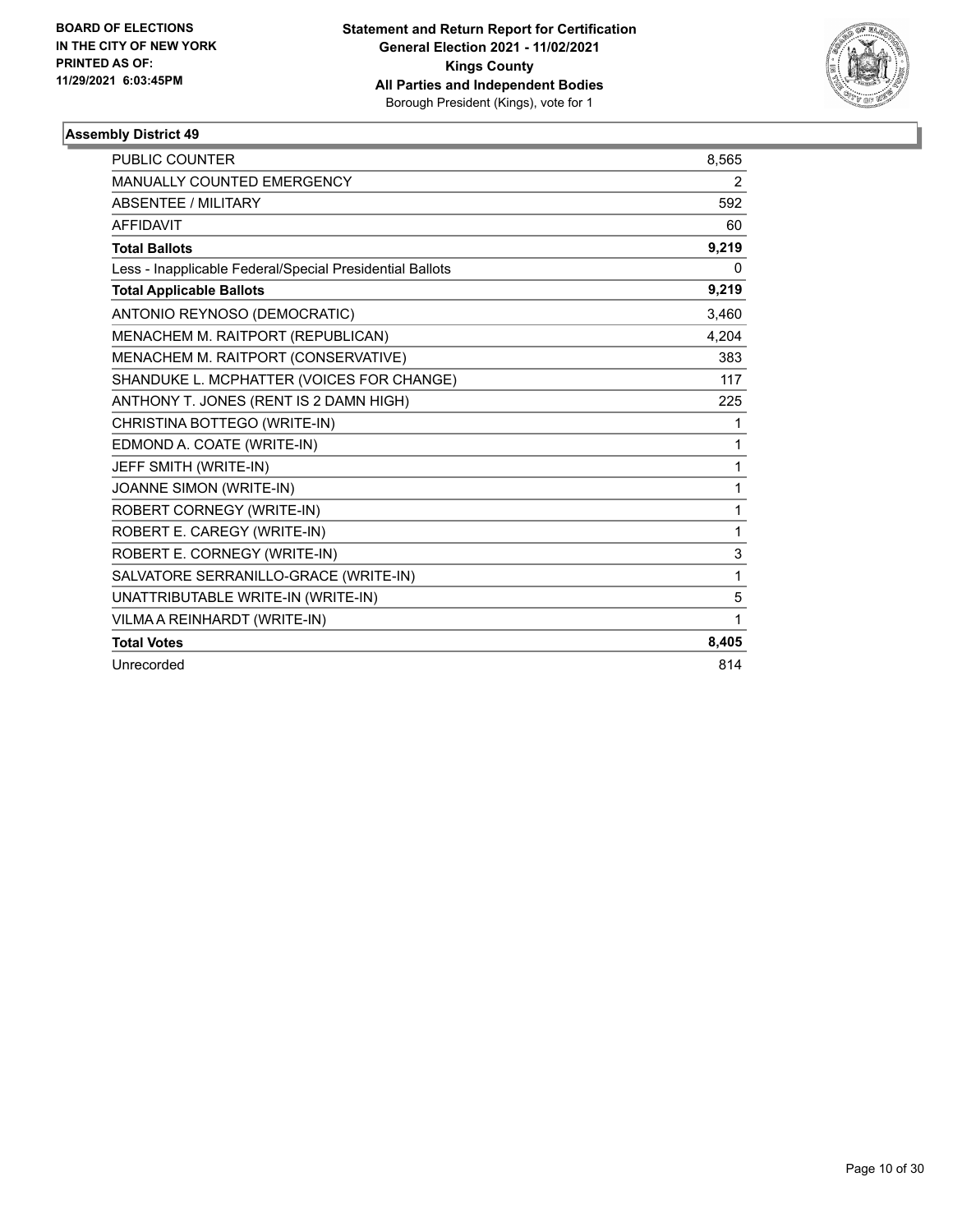

| <b>PUBLIC COUNTER</b>                                    | 14,567       |
|----------------------------------------------------------|--------------|
| <b>MANUALLY COUNTED EMERGENCY</b>                        | 0            |
| ABSENTEE / MILITARY                                      | 738          |
| <b>AFFIDAVIT</b>                                         | 157          |
| <b>Total Ballots</b>                                     | 15,462       |
| Less - Inapplicable Federal/Special Presidential Ballots | 0            |
| <b>Total Applicable Ballots</b>                          | 15,462       |
| ANTONIO REYNOSO (DEMOCRATIC)                             | 11,387       |
| MENACHEM M. RAITPORT (REPUBLICAN)                        | 2,259        |
| MENACHEM M. RAITPORT (CONSERVATIVE)                      | 268          |
| SHANDUKE L. MCPHATTER (VOICES FOR CHANGE)                | 198          |
| ANTHONY T. JONES (RENT IS 2 DAMN HIGH)                   | 383          |
| <b>BENNETT KENYON (WRITE-IN)</b>                         | 1            |
| <b>BRUCE BROWN (WRITE-IN)</b>                            | 1            |
| DAVE CHAPPELLE (WRITE-IN)                                | 1            |
| DAVID NIDERMAN (WRITE-IN)                                | 1            |
| GITTY BREIER (WRITE-IN)                                  | 1            |
| <b>GREG ZUK (WRITE-IN)</b>                               | 1            |
| JAMES FODOR (WRITE-IN)                                   | 1            |
| JAMES MARION (WRITE-IN)                                  | 1            |
| JOE LENTOL (WRITE-IN)                                    | 1            |
| JOSEPH MENEZER (WRITE-IN)                                | $\mathbf{1}$ |
| KEVIN LACHERA (WRITE-IN)                                 | 1            |
| KOLA LIPSCHUTZ (WRITE-IN)                                | 1            |
| MATT BAER (WRITE-IN)                                     | 1            |
| MICHAEL BRIENZA (WRITE-IN)                               | 1            |
| MOSHE RESTERSAUM (WRITE-IN)                              | 1            |
| NICOLE GIALLO (WRITE-IN)                                 | 1            |
| RABBI JOEL TEITLBOWM (WRITE-IN)                          | 1            |
| SANDY NURSE (WRITE-IN)                                   | 1            |
| SEBASTIANO N.RUSSO (WRITE-IN)                            | 1            |
| STEVEN LEVIN (WRITE-IN)                                  | 1            |
| UNATTRIBUTABLE WRITE-IN (WRITE-IN)                       | 35           |
| <b>Total Votes</b>                                       | 14,550       |
| Unrecorded                                               | 912          |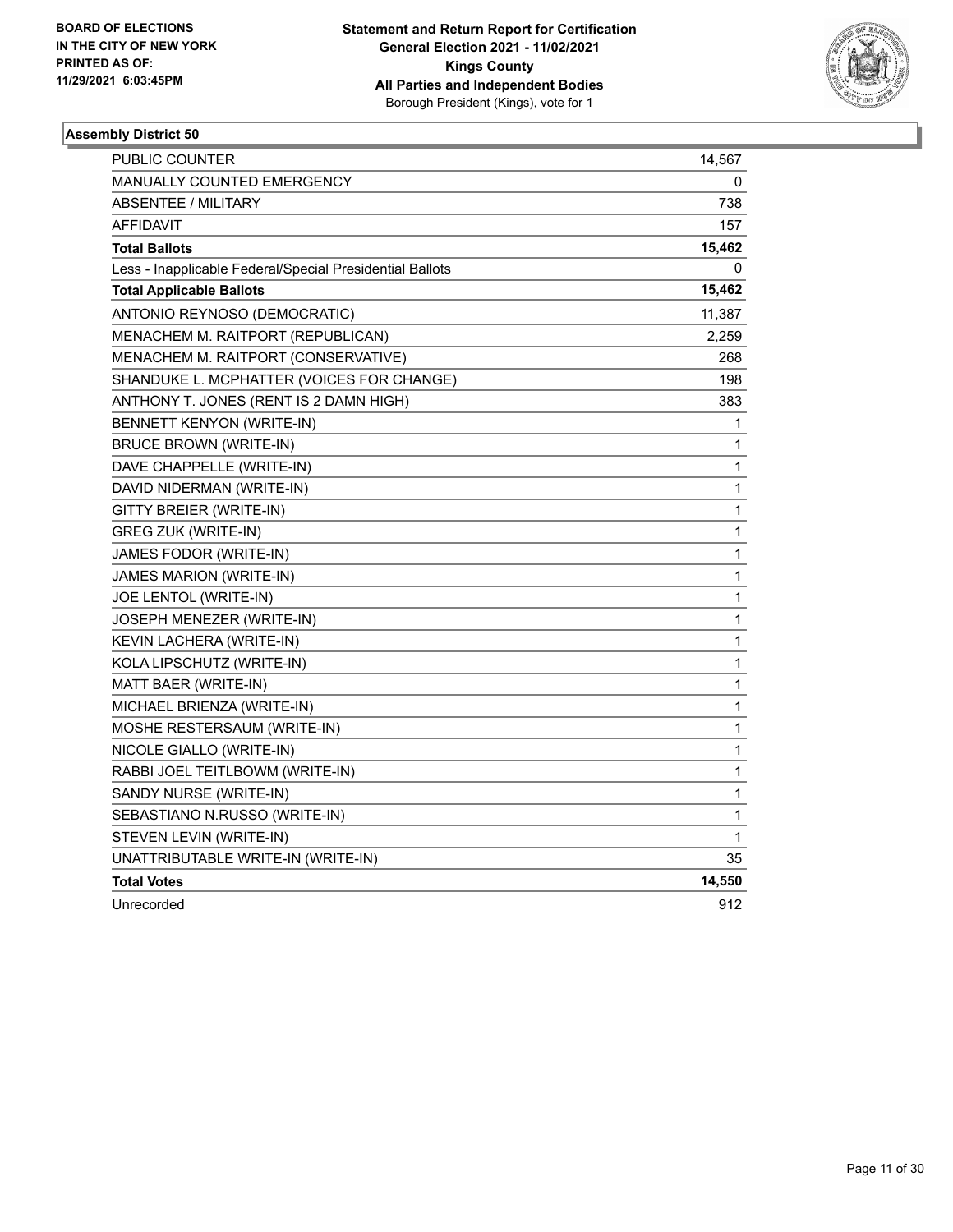

| <b>PUBLIC COUNTER</b>                                    | 11,706 |
|----------------------------------------------------------|--------|
| <b>MANUALLY COUNTED EMERGENCY</b>                        | 0      |
| <b>ABSENTEE / MILITARY</b>                               | 532    |
| <b>AFFIDAVIT</b>                                         | 97     |
| <b>Total Ballots</b>                                     | 12,335 |
| Less - Inapplicable Federal/Special Presidential Ballots | 0      |
| <b>Total Applicable Ballots</b>                          | 12,335 |
| ANTONIO REYNOSO (DEMOCRATIC)                             | 8,641  |
| MENACHEM M. RAITPORT (REPUBLICAN)                        | 2,075  |
| MENACHEM M. RAITPORT (CONSERVATIVE)                      | 245    |
| SHANDUKE L. MCPHATTER (VOICES FOR CHANGE)                | 159    |
| ANTHONY T. JONES (RENT IS 2 DAMN HIGH)                   | 351    |
| ANA M. RAMOS (WRITE-IN)                                  | 1      |
| <b>BRAD HOYLMAN (WRITE-IN)</b>                           | 1      |
| CURTIS SLIWA (WRITE-IN)                                  | 1      |
| DAVE COLON (WRITE-IN)                                    | 1      |
| <b>GEDLIN FOGEL (WRITE-IN)</b>                           | 1      |
| <b>GEORGE CHEUNG (WRITE-IN)</b>                          | 1      |
| GUILLERNO TEJEDO (WRITE-IN)                              | 1      |
| IISH OCENA (WRITE-IN)                                    | 1      |
| JEFFREY W. KRUPEZYN (WRITE-IN)                           | 1      |
| JUSTIN F. ORTIZ (WRITE-IN)                               | 1      |
| LOUIS ROSSMANN (WRITE-IN)                                | 1      |
| NATTALI SCHWARTZ (WRITE-IN)                              | 1      |
| ROBERT CORNEGY (WRITE-IN)                                | 1      |
| THOMAS J ZMICH (WRITE-IN)                                | 1      |
| UNATTRIBUTABLE WRITE-IN (WRITE-IN)                       | 3      |
| <b>VLARIMIR LENIN (WRITE-IN)</b>                         | 1      |
| <b>Total Votes</b>                                       | 11,489 |
| Unrecorded                                               | 846    |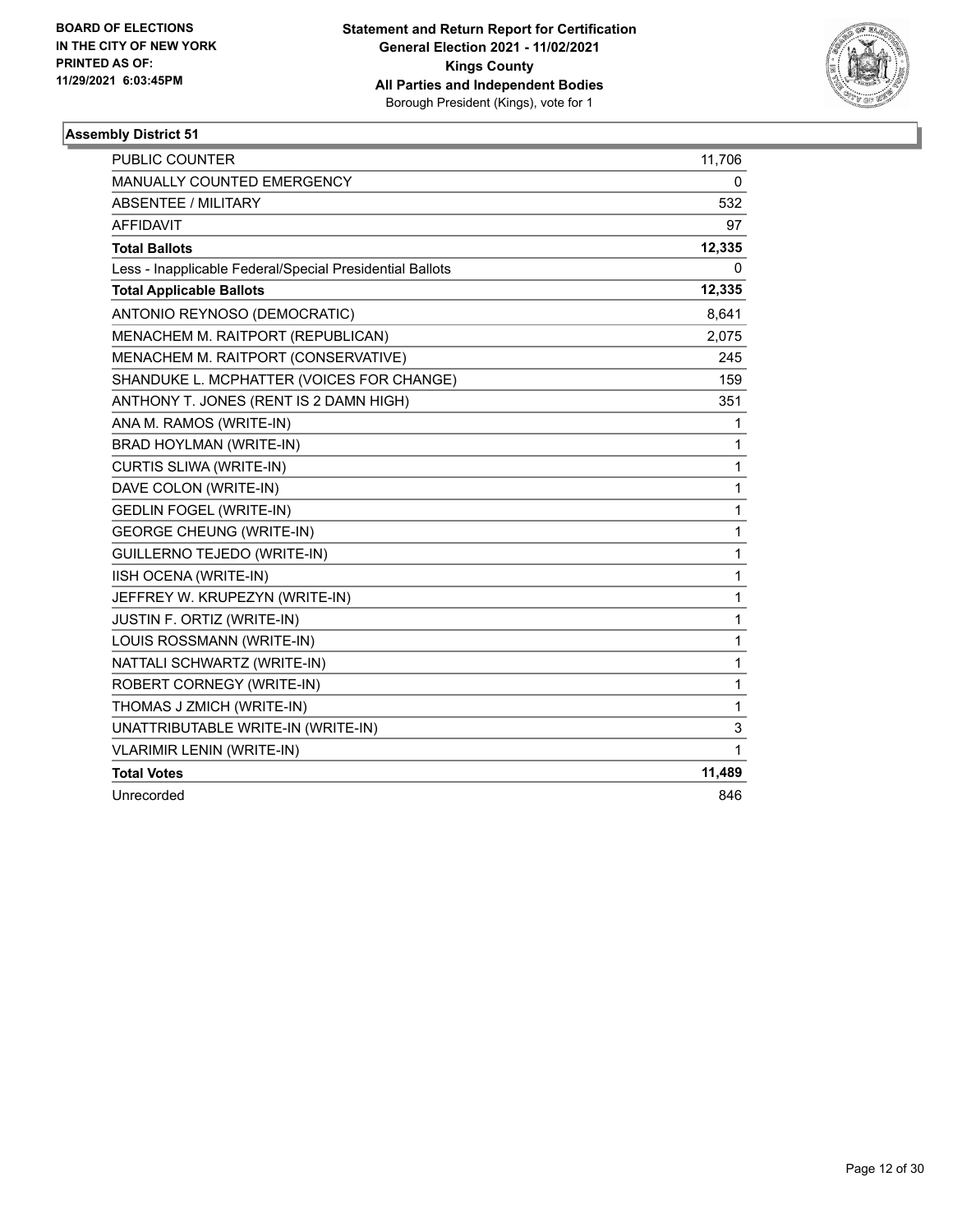

| PUBLIC COUNTER                                           | 31,316       |
|----------------------------------------------------------|--------------|
| MANUALLY COUNTED EMERGENCY                               | 1.           |
| ABSENTEE / MILITARY                                      | 2,163        |
| AFFIDAVIT                                                | 343          |
| <b>Total Ballots</b>                                     | 33,823       |
| Less - Inapplicable Federal/Special Presidential Ballots | 0            |
| <b>Total Applicable Ballots</b>                          | 33,823       |
| ANTONIO REYNOSO (DEMOCRATIC)                             | 29,265       |
| MENACHEM M. RAITPORT (REPUBLICAN)                        | 1,977        |
| MENACHEM M. RAITPORT (CONSERVATIVE)                      | 307          |
| SHANDUKE L. MCPHATTER (VOICES FOR CHANGE)                | 395          |
| ANTHONY T. JONES (RENT IS 2 DAMN HIGH)                   | 718          |
| ADINA SOLOMON (WRITE-IN)                                 | 1            |
| ANDREW KIMBALL (WRITE-IN)                                | 1            |
| ANDREW YANG (WRITE-IN)                                   | 1            |
| ANNE SWERN (WRITE-IN)                                    | 1            |
| BRIAN ZIMMERMAN (WRITE-IN)                               | 1            |
| CATHERINE CHRISTIAN (WRITE-IN)                           | 1            |
| CHIRLANE DEBEASIO (WRITE-IN)                             | 1            |
| DAVID AVRAM (WRITE-IN)                                   | 1            |
| DAVID KAFCO (WRITE-IN)                                   | 1            |
| DENISE ANDERSON (WRITE-IN)                               | 1            |
| EDWARD SHAH (WRITE-IN)                                   | 1            |
| ELIZABETH ADLER (WRITE-IN)                               | $\mathbf{1}$ |
| ERROL LOUIS (WRITE-IN)                                   | 1            |
| <b>GLORIA MATTERA (WRITE-IN)</b>                         | 1            |
| <b>GRAHAM BLISS (WRITE-IN)</b>                           | 1            |
| JACK RICCOBONO (WRITE-IN)                                | 4            |
| JAMES LANE (WRITE-IN)                                    | 1            |
| JO ANNE SIMON (WRITE-IN)                                 | 1            |
| JOANN SIMON (WRITE-IN)                                   | 3            |
| JOANNE SIMON (WRITE-IN)                                  | 8            |
| JOANNE SIMONE (WRITE-IN)                                 | 1            |
| JOE LHOTA (WRITE-IN)                                     | 3            |
| JOSHUA FEUER (WRITE-IN)                                  | 1            |
| KHARI O. EDWARDS (WRITE-IN)                              | 1            |
| LEE F TITEN (WRITE-IN)                                   | 1            |
| LINDA LA VIOLETTE (WRITE-IN)                             | 1            |
| LOUIS PULIAFITO (WRITE-IN)                               | 1            |
| MARTY MAKOVICH (WRITE-IN)                                | 1            |
| MIKE BLOOMBERG (WRITE-IN)                                | 1            |
| PALAN SINGH (WRITE-IN)                                   | 1            |
| PETER FOX (WRITE-IN)                                     | 1            |
| PHIL ORBAN (WRITE-IN)                                    | 1            |
| ROBERT CORNEGY (WRITE-IN)                                | 3            |
| ROBERT CORNEY (WRITE-IN)                                 | 1            |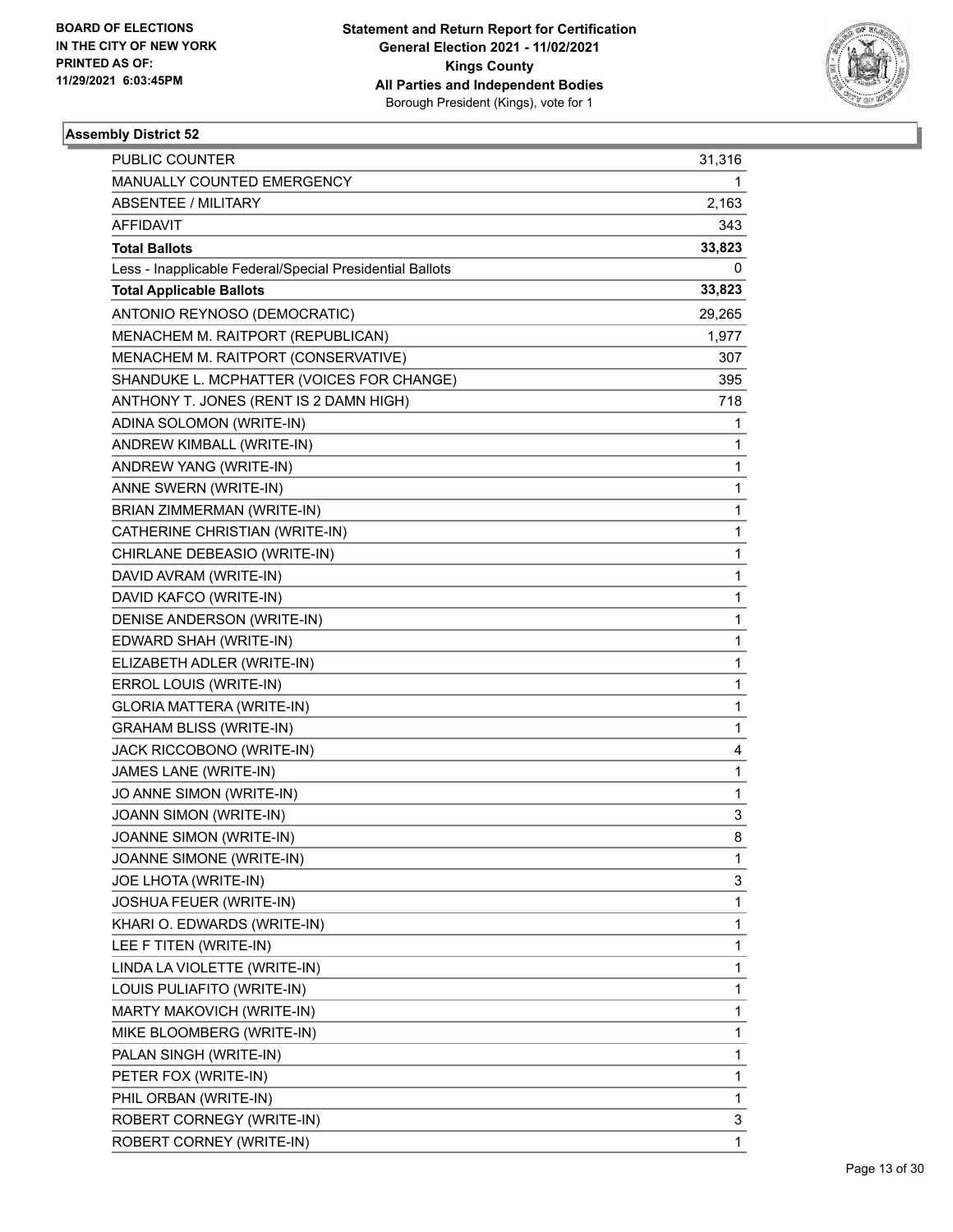

| ROBERT E CORNEGY (WRITE-IN)        | 4      |
|------------------------------------|--------|
| ROBERT E CORNESY (WRITE-IN)        |        |
| SETH LEVIN (WRITE-IN)              |        |
| STEVEN F SHOVERS (WRITE-IN)        |        |
| THEODORE FONTAS (WRITE-IN)         |        |
| THOMAS CRIBBIN (WRITE-IN)          |        |
| THOMAS GUINTEN (WRITE-IN)          |        |
| UNATTRIBUTABLE WRITE-IN (WRITE-IN) | 20     |
| ZAUI LIEBLING (WRITE-IN)           |        |
| <b>Total Votes</b>                 | 32,743 |
| Unrecorded                         | 1.080  |

| <b>PUBLIC COUNTER</b>                                    | 12,239         |
|----------------------------------------------------------|----------------|
| MANUALLY COUNTED EMERGENCY                               | 1              |
| <b>ABSENTEE / MILITARY</b>                               | 436            |
| <b>AFFIDAVIT</b>                                         | 127            |
| <b>Total Ballots</b>                                     | 12,803         |
| Less - Inapplicable Federal/Special Presidential Ballots | 0              |
| <b>Total Applicable Ballots</b>                          | 12,803         |
| ANTONIO REYNOSO (DEMOCRATIC)                             | 10,369         |
| MENACHEM M. RAITPORT (REPUBLICAN)                        | 1,061          |
| MENACHEM M. RAITPORT (CONSERVATIVE)                      | 128            |
| SHANDUKE L. MCPHATTER (VOICES FOR CHANGE)                | 155            |
| ANTHONY T. JONES (RENT IS 2 DAMN HIGH)                   | 374            |
| ABJANDOR ZAYA (WRITE-IN)                                 | 1              |
| CRAIG MONTALBUNO (WRITE-IN)                              | 1              |
| DANIEL CHRISTMANN (WRITE-IN)                             | 1              |
| DOMONIC CAMPANAR (WRITE-IN)                              | 1              |
| EDDIE TARR (WRITE-IN)                                    | 1              |
| JASON BISHOP (WRITE-IN)                                  | 1              |
| KIMBERLY COUNCIL (WRITE-IN)                              | 1              |
| NICHOLAS MEYERSON (WRITE-IN)                             | 1              |
| RACHEL ROMM-NISSON (WRITE-IN)                            | $\overline{c}$ |
| RICHARD RODRIGUEZ (WRITE-IN)                             | 1              |
| ROBERT CORNEGY (WRITE-IN)                                | 1              |
| SCOTT KENTLY (WRITE-IN)                                  | 1              |
| UNATTRIBUTABLE WRITE-IN (WRITE-IN)                       | $\overline{7}$ |
| <b>Total Votes</b>                                       | 12,107         |
| Unrecorded                                               | 696            |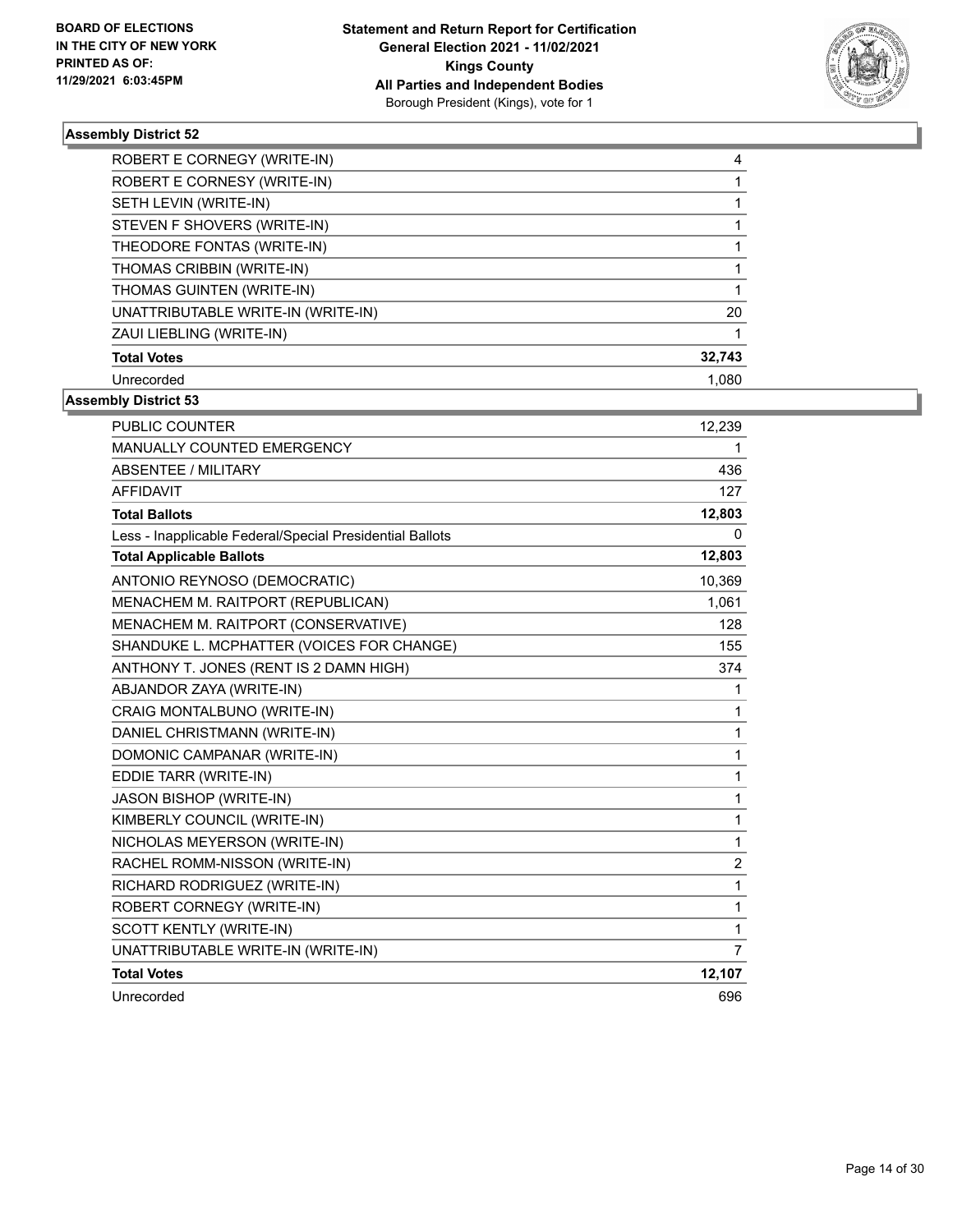

| <b>PUBLIC COUNTER</b>                                    | 9,171          |
|----------------------------------------------------------|----------------|
| MANUALLY COUNTED EMERGENCY                               | 0              |
| <b>ABSENTEE / MILITARY</b>                               | 367            |
| <b>AFFIDAVIT</b>                                         | 76             |
| <b>Total Ballots</b>                                     | 9,614          |
| Less - Inapplicable Federal/Special Presidential Ballots | 0              |
| <b>Total Applicable Ballots</b>                          | 9,614          |
| ANTONIO REYNOSO (DEMOCRATIC)                             | 7,646          |
| MENACHEM M. RAITPORT (REPUBLICAN)                        | 757            |
| MENACHEM M. RAITPORT (CONSERVATIVE)                      | 93             |
| SHANDUKE L. MCPHATTER (VOICES FOR CHANGE)                | 153            |
| ANTHONY T. JONES (RENT IS 2 DAMN HIGH)                   | 313            |
| ALPHEIA JOHNSON (WRITE-IN)                               | 1              |
| BERNIE SANDERS (WRITE-IN)                                | 1              |
| DONALD J. TRUMP (WRITE-IN)                               | 1              |
| ISIAH TAYLOR (WRITE-IN)                                  | 1              |
| MARTIN SHKRELI (WRITE-IN)                                | 1              |
| SAL LONG (WRITE-IN)                                      | 1              |
| UNATTRIBUTABLE WRITE-IN (WRITE-IN)                       | $\overline{2}$ |
| VICKI VALE (WRITE-IN)                                    | 1              |
| <b>Total Votes</b>                                       | 8,971          |
| Unrecorded                                               | 643            |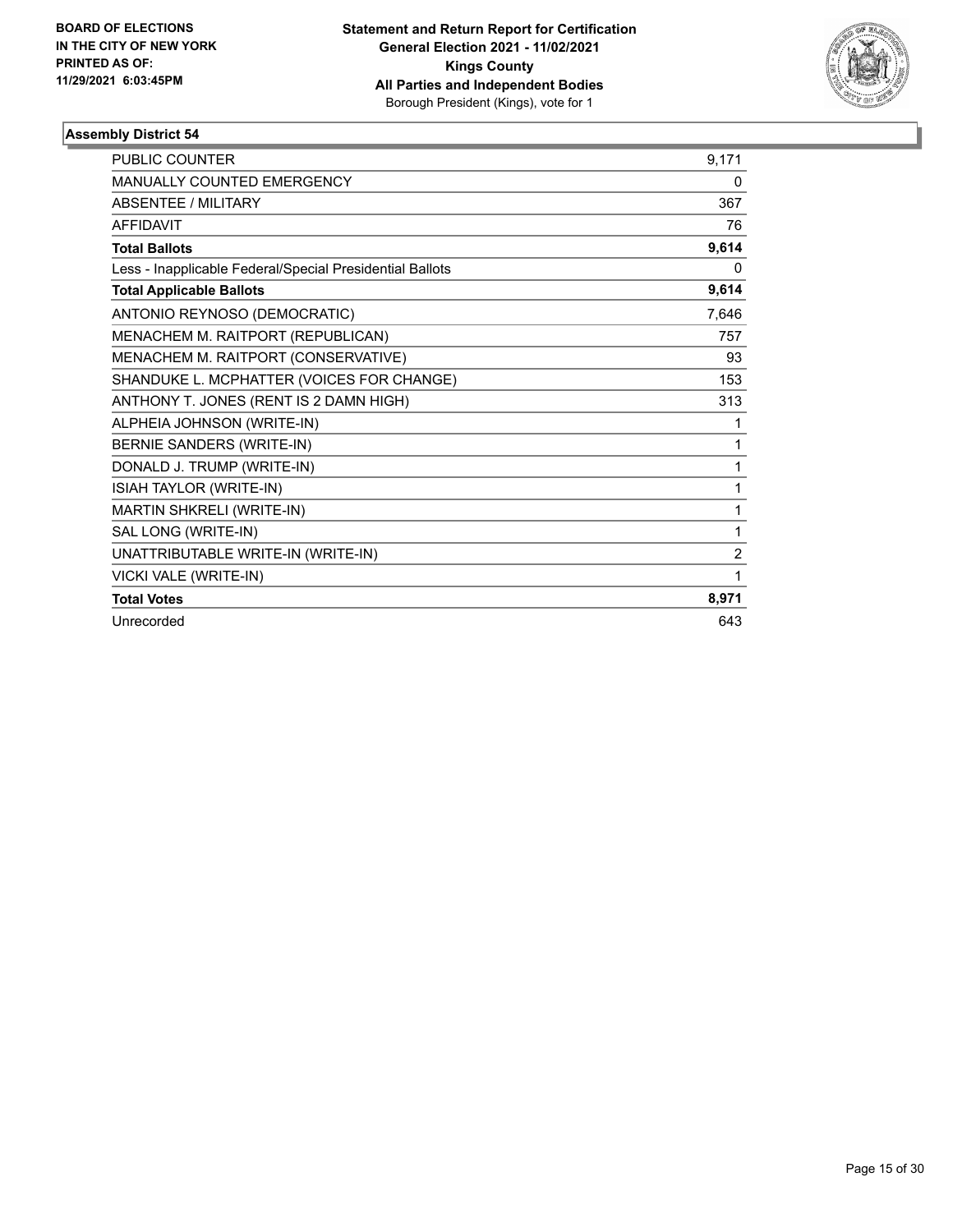

| PUBLIC COUNTER                                           | 12,441         |
|----------------------------------------------------------|----------------|
| MANUALLY COUNTED EMERGENCY                               | 0              |
| <b>ABSENTEE / MILITARY</b>                               | 541            |
| <b>AFFIDAVIT</b>                                         | 56             |
| <b>Total Ballots</b>                                     | 13,038         |
| Less - Inapplicable Federal/Special Presidential Ballots | 0              |
| <b>Total Applicable Ballots</b>                          | 13,038         |
| ANTONIO REYNOSO (DEMOCRATIC)                             | 10,614         |
| MENACHEM M. RAITPORT (REPUBLICAN)                        | 403            |
| MENACHEM M. RAITPORT (CONSERVATIVE)                      | 68             |
| SHANDUKE L. MCPHATTER (VOICES FOR CHANGE)                | 244            |
| ANTHONY T. JONES (RENT IS 2 DAMN HIGH)                   | 650            |
| AARON C. MARTIN (WRITE-IN)                               | 1              |
| ALICKA AMPRY-SAMULES (WRITE-IN)                          | 1              |
| <b>KELLY WRIGHT (WRITE-IN)</b>                           | 1              |
| KHARI EDWARDS (WRITE-IN)                                 | 1              |
| MILDRED SMITH (WRITE-IN)                                 | 1              |
| QUADISHA AVERA (WRITE-IN)                                | 1              |
| ROBERT CORNEGY (WRITE-IN)                                | 1              |
| RYAN HALLAHAN (WRITE-IN)                                 | 1              |
| SHAWNTE YATES (WRITE-IN)                                 | 1              |
| TRISH ADORG (WRITE-IN)                                   | 1              |
| TRISH OCONA (WRITE-IN)                                   | 1              |
| TRISHA OCONA (WRITE-IN)                                  | $\overline{2}$ |
| UNATTRIBUTABLE WRITE-IN (WRITE-IN)                       | 3              |
| <b>Total Votes</b>                                       | 11,995         |
| Unrecorded                                               | 1,043          |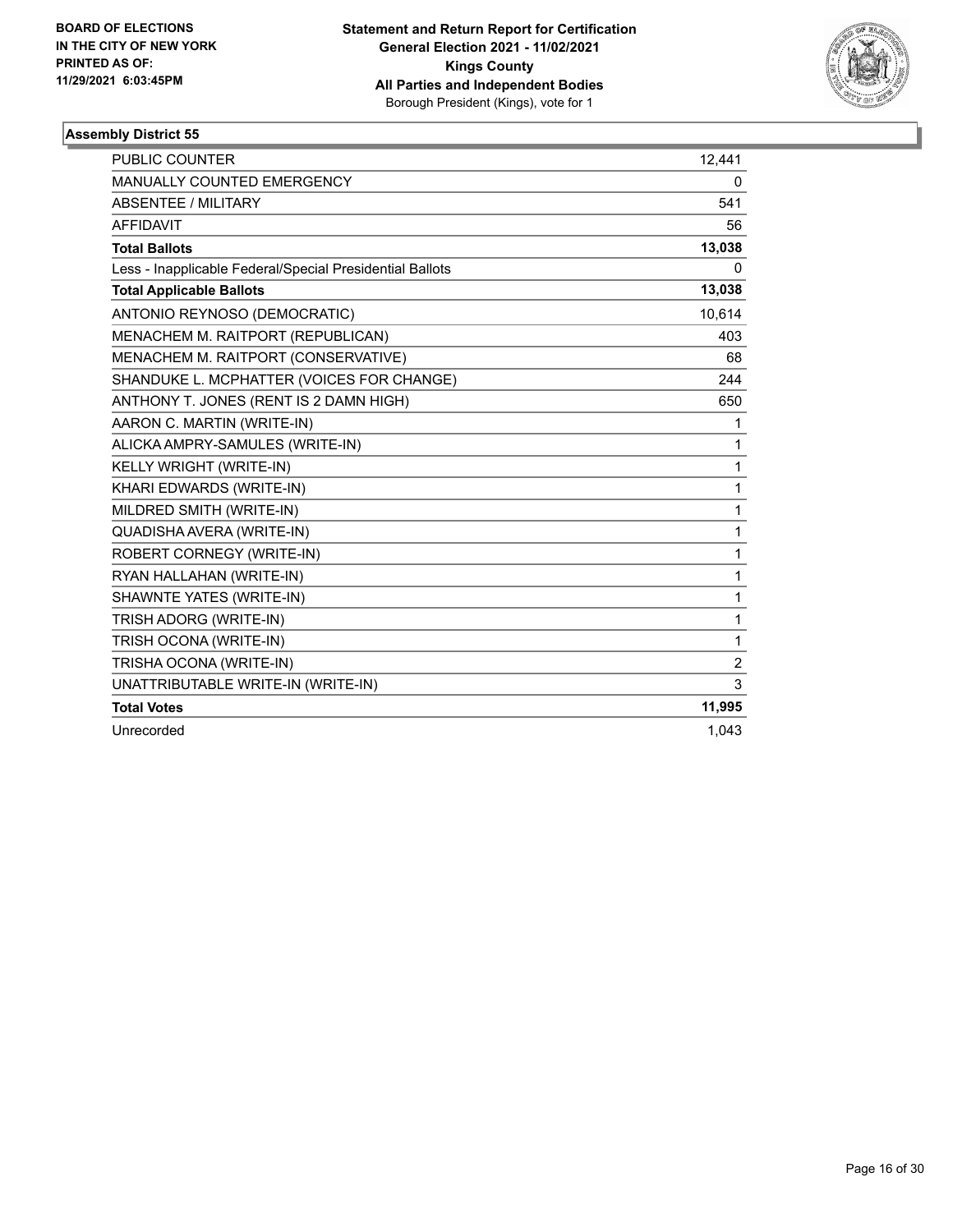

| PUBLIC COUNTER                                           | 17,140 |
|----------------------------------------------------------|--------|
| MANUALLY COUNTED EMERGENCY                               | 1      |
| <b>ABSENTEE / MILITARY</b>                               | 761    |
| <b>AFFIDAVIT</b>                                         | 162    |
| <b>Total Ballots</b>                                     | 18,064 |
| Less - Inapplicable Federal/Special Presidential Ballots | 0      |
| <b>Total Applicable Ballots</b>                          | 18,064 |
| ANTONIO REYNOSO (DEMOCRATIC)                             | 15,330 |
| MENACHEM M. RAITPORT (REPUBLICAN)                        | 450    |
| MENACHEM M. RAITPORT (CONSERVATIVE)                      | 88     |
| SHANDUKE L. MCPHATTER (VOICES FOR CHANGE)                | 354    |
| ANTHONY T. JONES (RENT IS 2 DAMN HIGH)                   | 593    |
| ANDERSON DUPONT (WRITE-IN)                               | 1      |
| ASSATA SHAKER (WRITE-IN)                                 | 1      |
| CHIMORE T. MACK GLOVER (WRITE-IN)                        | 1      |
| CHRIS FASANO (WRITE-IN)                                  | 1      |
| DAVID ALEXIS (WRITE-IN)                                  | 1      |
| DEBRA DENNIS (WRITE-IN)                                  | 1      |
| DONALD MARSHALL (WRITE-IN)                               | 1      |
| JIN WENG (WRITE-IN)                                      | 1      |
| JOHN LEGEND (WRITE-IN)                                   | 1      |
| JUMAANE D. WILLIAMS (WRITE-IN)                           | 1      |
| KIM COUNCIL (WRITE-IN)                                   | 1      |
| LALENA GARCIA (WRITE-IN)                                 | 1      |
| LAURA HOFMANN (WRITE-IN)                                 | 1      |
| NATHANIEL MANNIMG (WRITE-IN)                             | 1      |
| PAPERBOY PRINCE (WRITE-IN)                               | 1      |
| ROBERT CORNEGEY (WRITE-IN)                               | 1      |
| ROBERT CORNEGY (WRITE-IN)                                | 2      |
| ROBERT CORNOGY JR. (WRITE-IN)                            | 1      |
| ROBERT E. CORNEGY (WRITE-IN)                             | 1      |
| ROBERT WATERMAN (WRITE-IN)                               | 1      |
| TREMAINE WRIGHT (WRITE-IN)                               | 1      |
| TRISHA OCONA (WRITE-IN)                                  | 1      |
| UNATTRIBUTABLE WRITE-IN (WRITE-IN)                       | 10     |
| WILLIAM THAKA ROBINSON (WRITE-IN)                        | 1      |
| <b>Total Votes</b>                                       | 16,849 |
| Unrecorded                                               | 1,215  |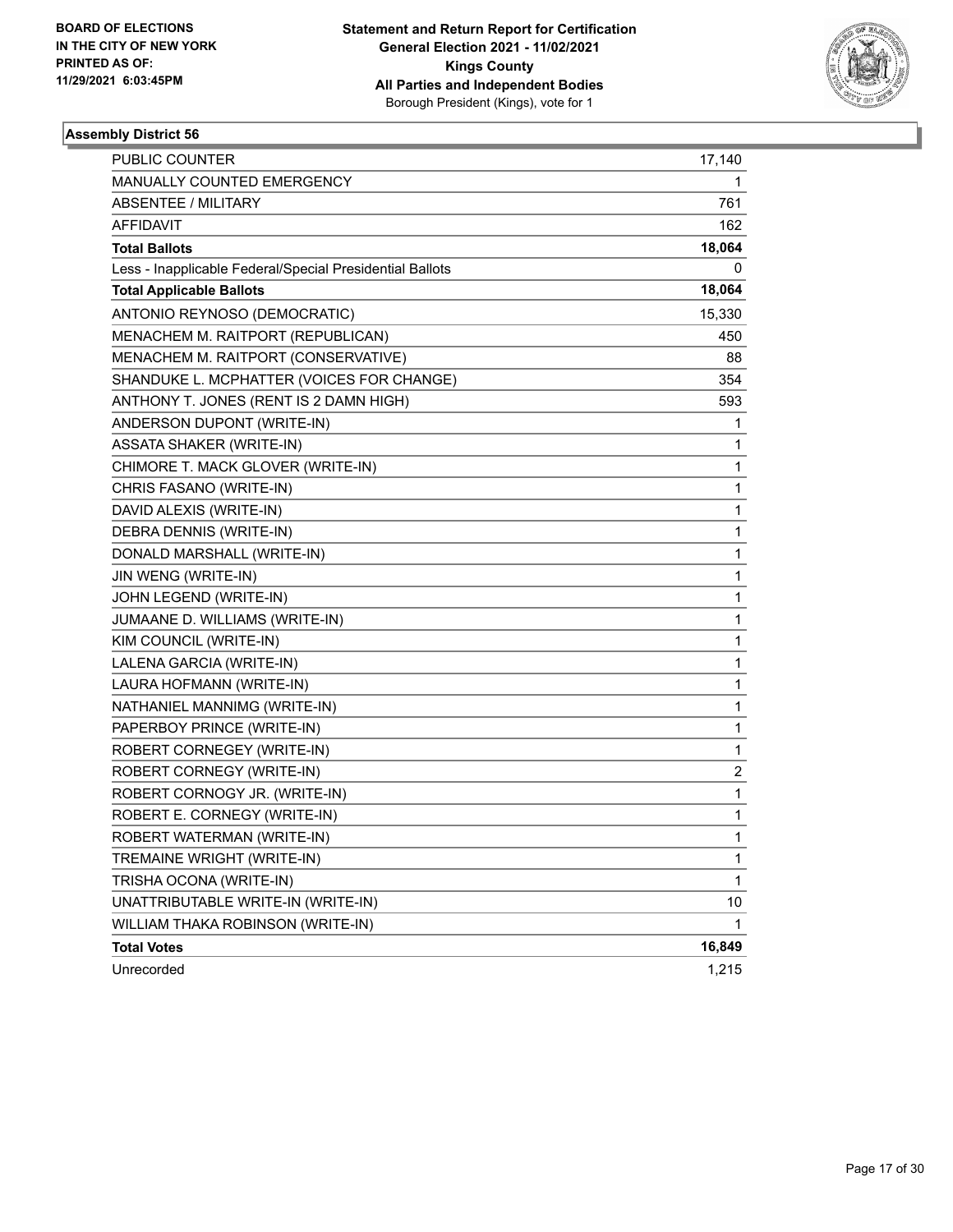

| PUBLIC COUNTER                                           | 26,178                  |
|----------------------------------------------------------|-------------------------|
| <b>MANUALLY COUNTED EMERGENCY</b>                        | 0                       |
| <b>ABSENTEE / MILITARY</b>                               | 1,374                   |
| AFFIDAVIT                                                | 251                     |
| <b>Total Ballots</b>                                     | 27,803                  |
| Less - Inapplicable Federal/Special Presidential Ballots | 0                       |
| <b>Total Applicable Ballots</b>                          | 27,803                  |
| ANTONIO REYNOSO (DEMOCRATIC)                             | 24,412                  |
| MENACHEM M. RAITPORT (REPUBLICAN)                        | 626                     |
| MENACHEM M. RAITPORT (CONSERVATIVE)                      | 108                     |
| SHANDUKE L. MCPHATTER (VOICES FOR CHANGE)                | 491                     |
| ANTHONY T. JONES (RENT IS 2 DAMN HIGH)                   | 841                     |
| ANTHONY GRAY (WRITE-IN)                                  | 1                       |
| CLARK KENT (WRITE-IN)                                    | 1                       |
| JOANN SIMON (WRITE-IN)                                   | 1                       |
| JOANNE SIMON (WRITE-IN)                                  | 1                       |
| KATHRYN GARCIA (WRITE-IN)                                | 1                       |
| KHARI O EDWARDS (WRITE-IN)                               | 1                       |
| KIM COUNCIL (WRITE-IN)                                   | 1                       |
| KIMBERLY COUNCIL (WRITE-IN)                              | 1                       |
| MARTY MARKOWITZ (WRITE-IN)                               | $\boldsymbol{2}$        |
| MOSHE WEISS (WRITE-IN)                                   | 1                       |
| ROBERT CARNEGY JR. (WRITE-IN)                            | 1                       |
| ROBERT CONEGY (WRITE-IN)                                 | 1                       |
| ROBERT CORNEGY (WRITE-IN)                                | 1                       |
| ROBERT CORNESY JR. (WRITE-IN)                            | 1                       |
| ROBERT E CORNEGY JR (WRITE-IN)                           | 1                       |
| ROBERT E. CARNEGY (WRITE-IN)                             | $\overline{\mathbf{c}}$ |
| ROBERT E. CORNEGY (WRITE-IN)                             | 1                       |
| ROBERT E. CORNEGY JR (WRITE-IN)                          | 1                       |
| STEPHEN BARNES (WRITE-IN)                                | 1                       |
| TRISHA OCONA (WRITE-IN)                                  | 1                       |
| UNATTRIBUTABLE WRITE-IN (WRITE-IN)                       | 10                      |
| UNCOUNTED WRITE-IN PER STATUTE (WRITE-IN)                | 1                       |
| VANESSA GIBSON (WRITE-IN)                                | 1                       |
| <b>Total Votes</b>                                       | 26,512                  |
| Unrecorded                                               | 1,291                   |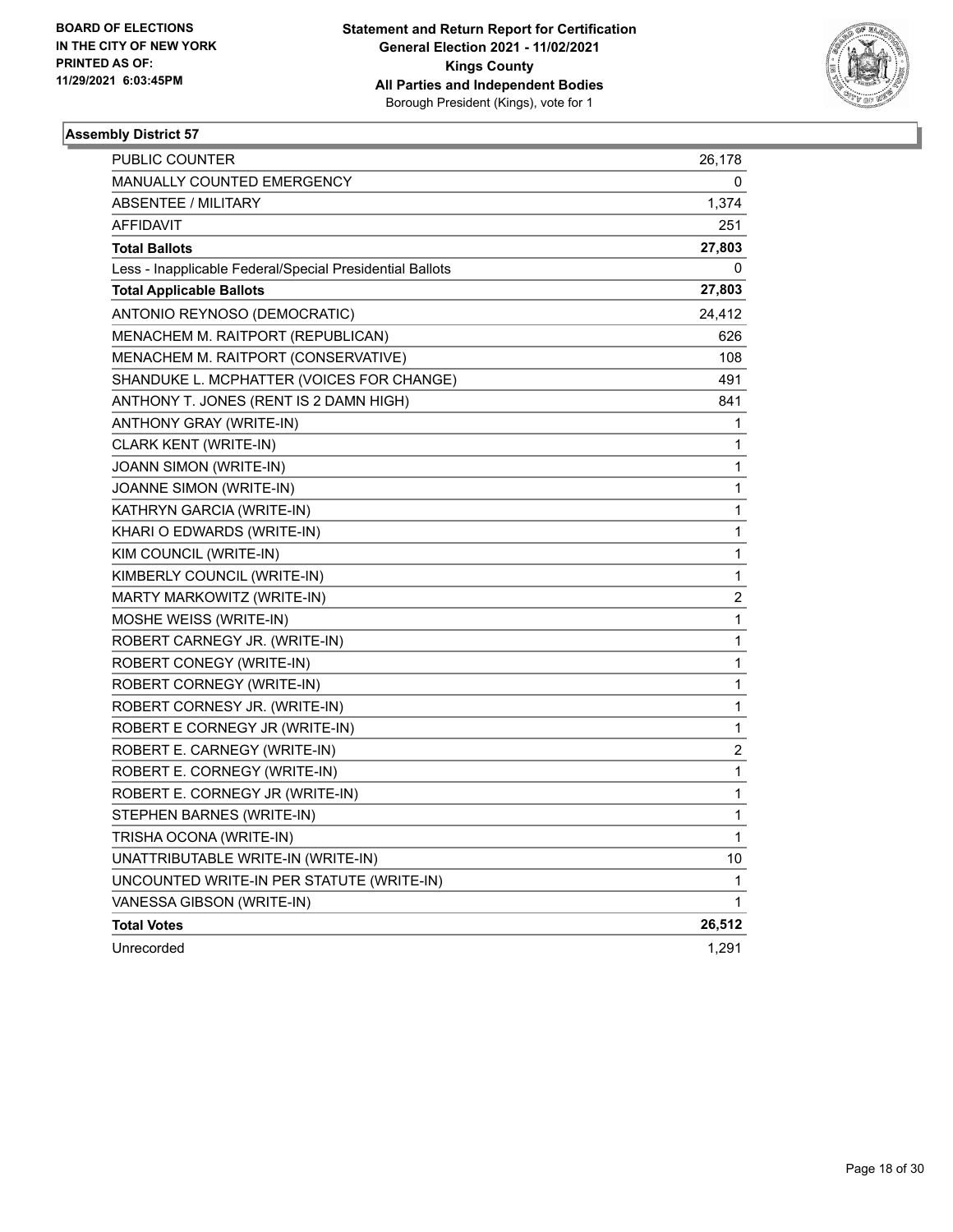

| <b>PUBLIC COUNTER</b>                                    | 16,282            |
|----------------------------------------------------------|-------------------|
| MANUALLY COUNTED EMERGENCY                               | 0                 |
| <b>ABSENTEE / MILITARY</b>                               | 786               |
| <b>AFFIDAVIT</b>                                         | 41                |
| <b>Total Ballots</b>                                     | 17,109            |
| Less - Inapplicable Federal/Special Presidential Ballots | 0                 |
| <b>Total Applicable Ballots</b>                          | 17,109            |
| ANTONIO REYNOSO (DEMOCRATIC)                             | 14,714            |
| MENACHEM M. RAITPORT (REPUBLICAN)                        | 503               |
| MENACHEM M. RAITPORT (CONSERVATIVE)                      | 80                |
| SHANDUKE L. MCPHATTER (VOICES FOR CHANGE)                | 221               |
| ANTHONY T. JONES (RENT IS 2 DAMN HIGH)                   | 367               |
| CHAUEE WALKER (WRITE-IN)                                 | 1                 |
| JIM VELLIOS (WRITE-IN)                                   | 1                 |
| JO ANNE SIMON (WRITE-IN)                                 | 1                 |
| KIM COUNCIL (WRITE-IN)                                   | 1                 |
| LOUIS PALAFITO (WRITE-IN)                                | 1                 |
| ROBERT CORNEGAY (WRITE-IN)                               | 1                 |
| ROBERT E CORNEGY (WRITE-IN)                              | 1                 |
| SEAN HODY (WRITE-IN)                                     | 1                 |
| SHORLAND DANIELS (WRITE-IN)                              | 1                 |
| TISHA OCONA (WRITE-IN)                                   | 1                 |
| TRICIA OCONA (WRITE-IN)                                  | 1                 |
| TRISHA DOONA (WRITE-IN)                                  | 1                 |
| TRISHA OCANA (WRITE-IN)                                  | 1                 |
| TRISHA OCONA (WRITE-IN)                                  | $12 \overline{ }$ |
| TRISHA OCOUA (WRITE-IN)                                  | 1                 |
| UNATTRIBUTABLE WRITE-IN (WRITE-IN)                       | 3                 |
| <b>Total Votes</b>                                       | 15,914            |
| Unrecorded                                               | 1,195             |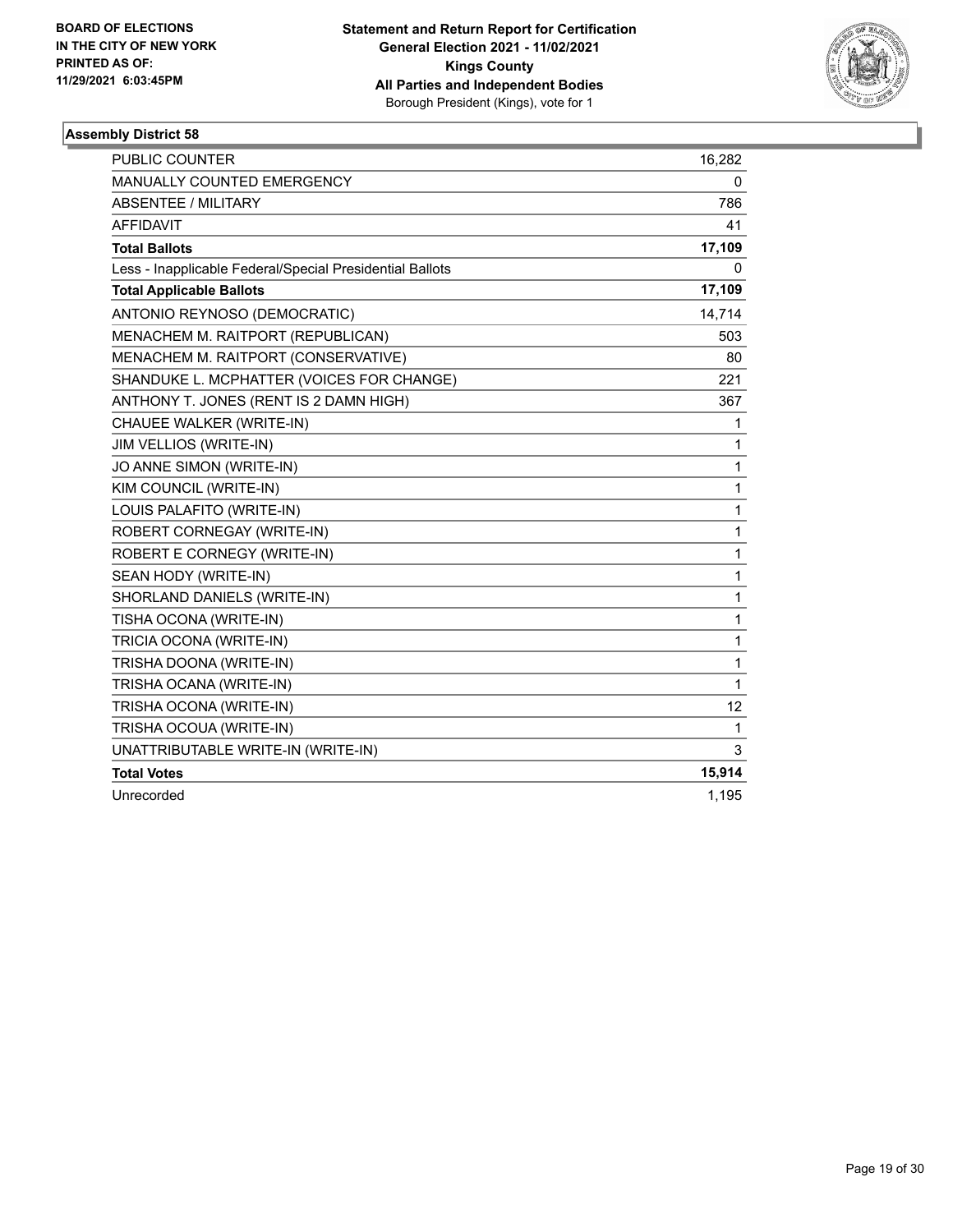

| <b>PUBLIC COUNTER</b>                                    | 19,797 |
|----------------------------------------------------------|--------|
| <b>MANUALLY COUNTED EMERGENCY</b>                        | 0      |
| <b>ABSENTEE / MILITARY</b>                               | 873    |
| <b>AFFIDAVIT</b>                                         | 85     |
| <b>Total Ballots</b>                                     | 20,755 |
| Less - Inapplicable Federal/Special Presidential Ballots | 0      |
| <b>Total Applicable Ballots</b>                          | 20,755 |
| ANTONIO REYNOSO (DEMOCRATIC)                             | 12,428 |
| MENACHEM M. RAITPORT (REPUBLICAN)                        | 5,624  |
| MENACHEM M. RAITPORT (CONSERVATIVE)                      | 725    |
| SHANDUKE L. MCPHATTER (VOICES FOR CHANGE)                | 181    |
| ANTHONY T. JONES (RENT IS 2 DAMN HIGH)                   | 349    |
| ANTHONY VIKANAR (WRITE-IN)                               | 1      |
| <b>BRIAN T NOEL (WRITE-IN)</b>                           | 1      |
| CURTIS SLIWA (WRITE-IN)                                  | 1      |
| ELIZABETH DUPLESSY (WRITE-IN)                            | 1      |
| ERIC ADAMS (WRITE-IN)                                    | 1      |
| <b>ESTELLE ROSS (WRITE-IN)</b>                           | 1      |
| FERNANDO MATEO (WRITE-IN)                                | 1      |
| JOHN BONGIA (WRITE-IN)                                   | 1      |
| JOSEPH BONSERIO (WRITE-IN)                               | 1      |
| KANYE WEST (WRITE-IN)                                    | 1      |
| KHARI EDWARDS (WRITE-IN)                                 | 1      |
| ROBERT C. SOMMER (WRITE-IN)                              | 1      |
| ROBERT CORNEGY JR (WRITE-IN)                             | 1      |
| STEWART B. MILSTEIN (WRITE-IN)                           | 1      |
| TRISHA OCONA (WRITE-IN)                                  | 4      |
| UNATTRIBUTABLE WRITE-IN (WRITE-IN)                       | 4      |
| <b>Total Votes</b>                                       | 19,329 |
| Unrecorded                                               | 1,426  |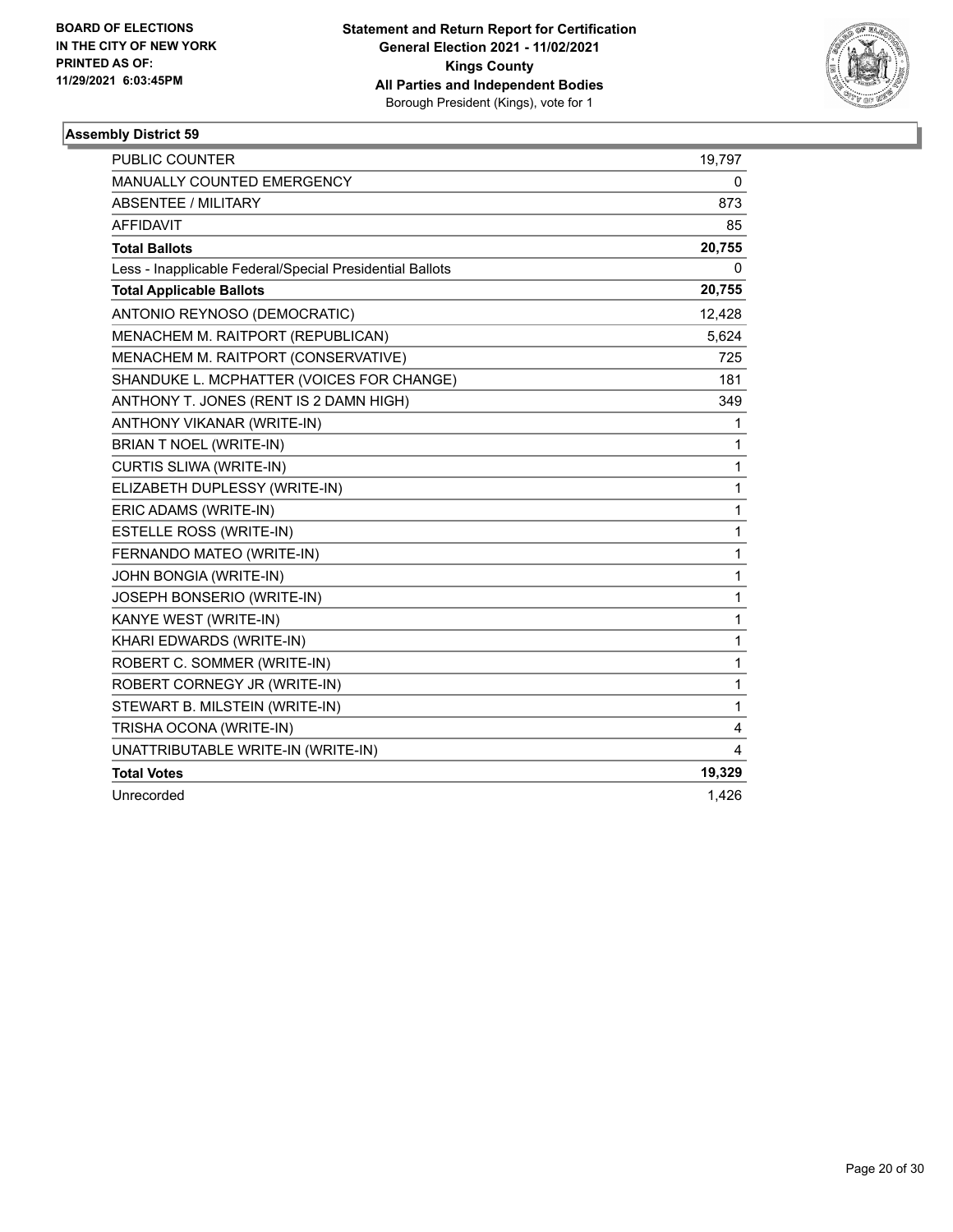

| <b>PUBLIC COUNTER</b>                                    | 14,318         |
|----------------------------------------------------------|----------------|
| <b>MANUALLY COUNTED EMERGENCY</b>                        | 0              |
| <b>ABSENTEE / MILITARY</b>                               | 639            |
| <b>AFFIDAVIT</b>                                         | 75             |
| <b>Total Ballots</b>                                     | 15,032         |
| Less - Inapplicable Federal/Special Presidential Ballots | 0              |
| <b>Total Applicable Ballots</b>                          | 15,032         |
| ANTONIO REYNOSO (DEMOCRATIC)                             | 11,893         |
| MENACHEM M. RAITPORT (REPUBLICAN)                        | 629            |
| MENACHEM M. RAITPORT (CONSERVATIVE)                      | 94             |
| SHANDUKE L. MCPHATTER (VOICES FOR CHANGE)                | 248            |
| ANTHONY T. JONES (RENT IS 2 DAMN HIGH)                   | 411            |
| ARNOLD CUBA (WRITE-IN)                                   | 1              |
| BARRY T. ALBURY (WRITE-IN)                               | 1              |
| JOANNE SIMON (WRITE-IN)                                  | $\overline{c}$ |
| JOANNE SIMONS (WRITE-IN)                                 | 1              |
| JOE SATRIANI (WRITE-IN)                                  | 1              |
| KENNETH WALUYN (WRITE-IN)                                | 1              |
| ROBERT CORNEGY (WRITE-IN)                                | 1              |
| TRISHA OCANA (WRITE-IN)                                  | $\mathbf{1}$   |
| TRISHA OCONA (WRITE-IN)                                  | 3              |
| UNATTRIBUTABLE WRITE-IN (WRITE-IN)                       | 3              |
| <b>Total Votes</b>                                       | 13,290         |
| Unrecorded                                               | 1,742          |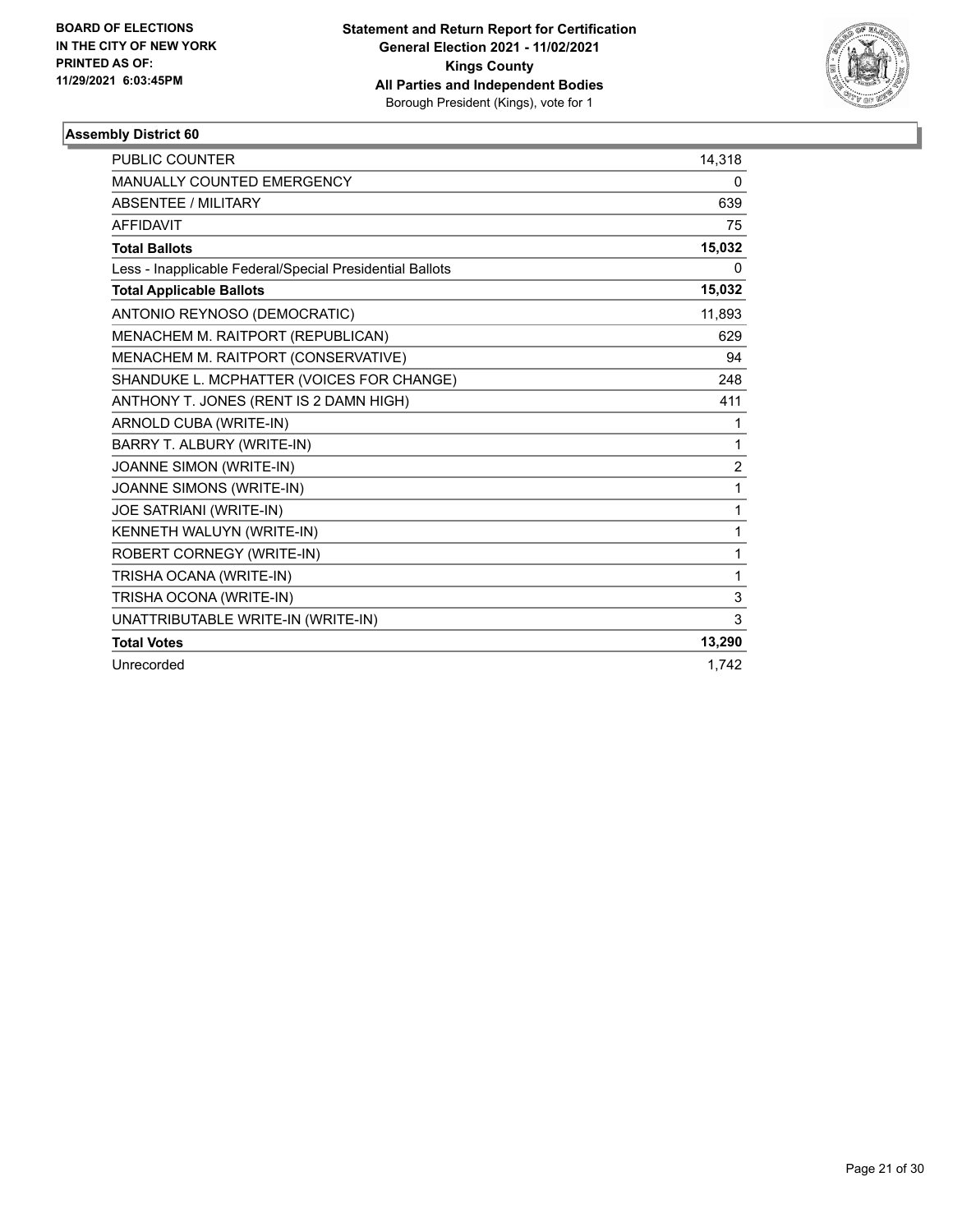

| PUBLIC COUNTER                                           | 5,542          |
|----------------------------------------------------------|----------------|
| <b>MANUALLY COUNTED EMERGENCY</b>                        | 1              |
| ABSENTEE / MILITARY                                      | 382            |
| <b>AFFIDAVIT</b>                                         | 37             |
| <b>Total Ballots</b>                                     | 5,962          |
| Less - Inapplicable Federal/Special Presidential Ballots | 0              |
| <b>Total Applicable Ballots</b>                          | 5,962          |
| ANTONIO REYNOSO (DEMOCRATIC)                             | 3,220          |
| MENACHEM M. RAITPORT (REPUBLICAN)                        | 1,857          |
| MENACHEM M. RAITPORT (CONSERVATIVE)                      | 294            |
| SHANDUKE L. MCPHATTER (VOICES FOR CHANGE)                | 80             |
| ANTHONY T. JONES (RENT IS 2 DAMN HIGH)                   | 168            |
| JACK GOLDEN (WRITE-IN)                                   | 1              |
| JOHN KENNEY (WRITE-IN)                                   | $\mathbf{1}$   |
| LIN HU (WRITE-IN)                                        | 1              |
| MARTY MARKOWITZ (WRITE-IN)                               | $\overline{2}$ |
| ROBERT CORNEGY (WRITE-IN)                                | $\overline{2}$ |
| ROBERT E CORNEGY (WRITE-IN)                              | $\overline{c}$ |
| ROBERT E CORNEGY JR (WRITE-IN)                           | 1              |
| ROBERT E. CORNEGY (WRITE-IN)                             | $\overline{c}$ |
| ROBERT LORNEGY JR (WRITE-IN)                             | $\mathbf{1}$   |
| SAL ALBANESE (WRITE-IN)                                  | $\mathbf{1}$   |
| STEVEN J. MCGUIRE JR. (WRITE-IN)                         | 1              |
| UNATTRIBUTABLE WRITE-IN (WRITE-IN)                       | 3              |
| UNCOUNTED WRITE-IN PER STATUTE (WRITE-IN)                | $\mathbf{1}$   |
| <b>Total Votes</b>                                       | 5,638          |
| Unrecorded                                               | 324            |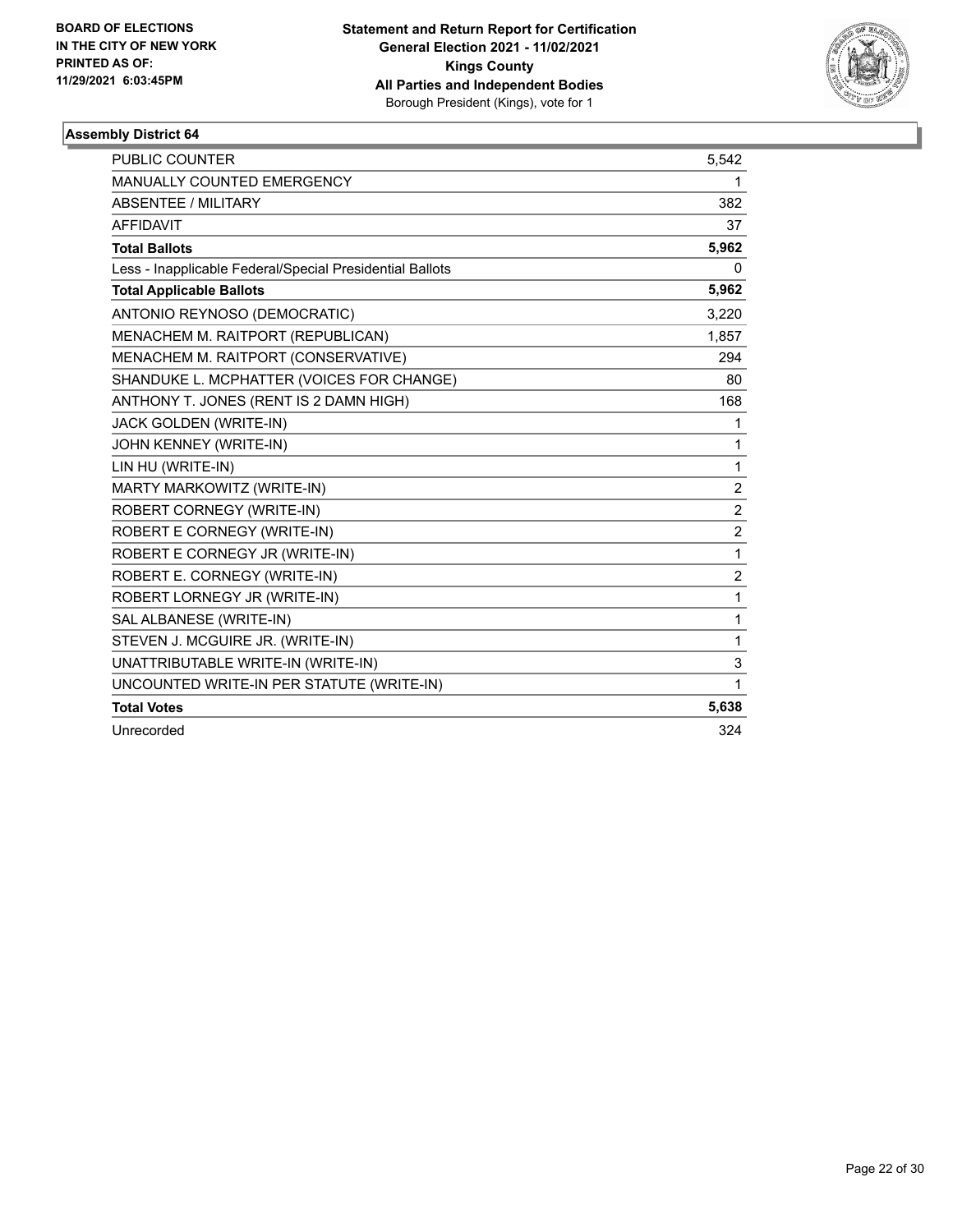

| PUBLIC COUNTER                                           | 326,241      |
|----------------------------------------------------------|--------------|
| <b>MANUALLY COUNTED EMERGENCY</b>                        | 9            |
| <b>ABSENTEE / MILITARY</b>                               | 17,570       |
| AFFIDAVIT                                                | 2,383        |
| <b>Total Ballots</b>                                     | 346,203      |
| Less - Inapplicable Federal/Special Presidential Ballots | 0            |
| <b>Total Applicable Ballots</b>                          | 346,203      |
| ANTONIO REYNOSO (DEMOCRATIC)                             | 235,118      |
| MENACHEM M. RAITPORT (REPUBLICAN)                        | 66,490       |
| MENACHEM M. RAITPORT (CONSERVATIVE)                      | 7,578        |
| SHANDUKE L. MCPHATTER (VOICES FOR CHANGE)                | 4,415        |
| ANTHONY T. JONES (RENT IS 2 DAMN HIGH)                   | 8,567        |
| AALYEG GRIGOREVICH DUDAL (WRITE-IN)                      | 1            |
| AARON C. MARTIN (WRITE-IN)                               | 1            |
| ABJANDOR ZAYA (WRITE-IN)                                 | 1            |
| ABRAHAM LANVAV (WRITE-IN)                                | 1            |
| ADINA SOLOMON (WRITE-IN)                                 | 1            |
| AHED TAMIMI (WRITE-IN)                                   | 1            |
| AKSAR AZAD (WRITE-IN)                                    | 1            |
| AL SHARPTON (WRITE-IN)                                   | $\mathbf{1}$ |
| ALEXANDER GUJOWICH PROTIAL (WRITE-IN)                    | 1            |
| ALICKA AMPRY-SAMULES (WRITE-IN)                          | 1            |
| ALPHEIA JOHNSON (WRITE-IN)                               | 1            |
| ANA M. RAMOS (WRITE-IN)                                  | 1            |
| ANDERSON DUPONT (WRITE-IN)                               | 1            |
| ANDREW KIMBALL (WRITE-IN)                                | 1            |
| ANDREW YANG (WRITE-IN)                                   | 3            |
| ANNE SWERN (WRITE-IN)                                    | $\mathbf{1}$ |
| ANTHONY GRAY (WRITE-IN)                                  | 1            |
| ANTHONY VIKANAR (WRITE-IN)                               | 1            |
| ARIGDOR MILLER (WRITE-IN)                                | 1            |
| ARMANI BARRON (WRITE-IN)                                 | $\mathbf{1}$ |
| ARNOLD CUBA (WRITE-IN)                                   | 1            |
| ASHER YATZAR (WRITE-IN)                                  | 1            |
| ASSATA SHAKER (WRITE-IN)                                 | 1            |
| AVIGDOR KITEVITS (WRITE-IN)                              | 1            |
| B. NYOMIN BENDEL (WRITE-IN)                              | 1            |
| BARRY T. ALBURY (WRITE-IN)                               | 1            |
| BENNETT KENYON (WRITE-IN)                                | 1            |
| BENSIIN BORUKHOR (WRITE-IN)                              | 1            |
| BERNARD SANDERS (WRITE-IN)                               | 1            |
| BERNIE SANDERS (WRITE-IN)                                | 1            |
| BERREL STROHIL (WRITE-IN)                                | 1            |
| BESATUL ISIAM (WRITE-IN)                                 | 1            |
| BRAD HOYLMAN (WRITE-IN)                                  | 1            |
| BRIAN T NOEL (WRITE-IN)                                  | 1            |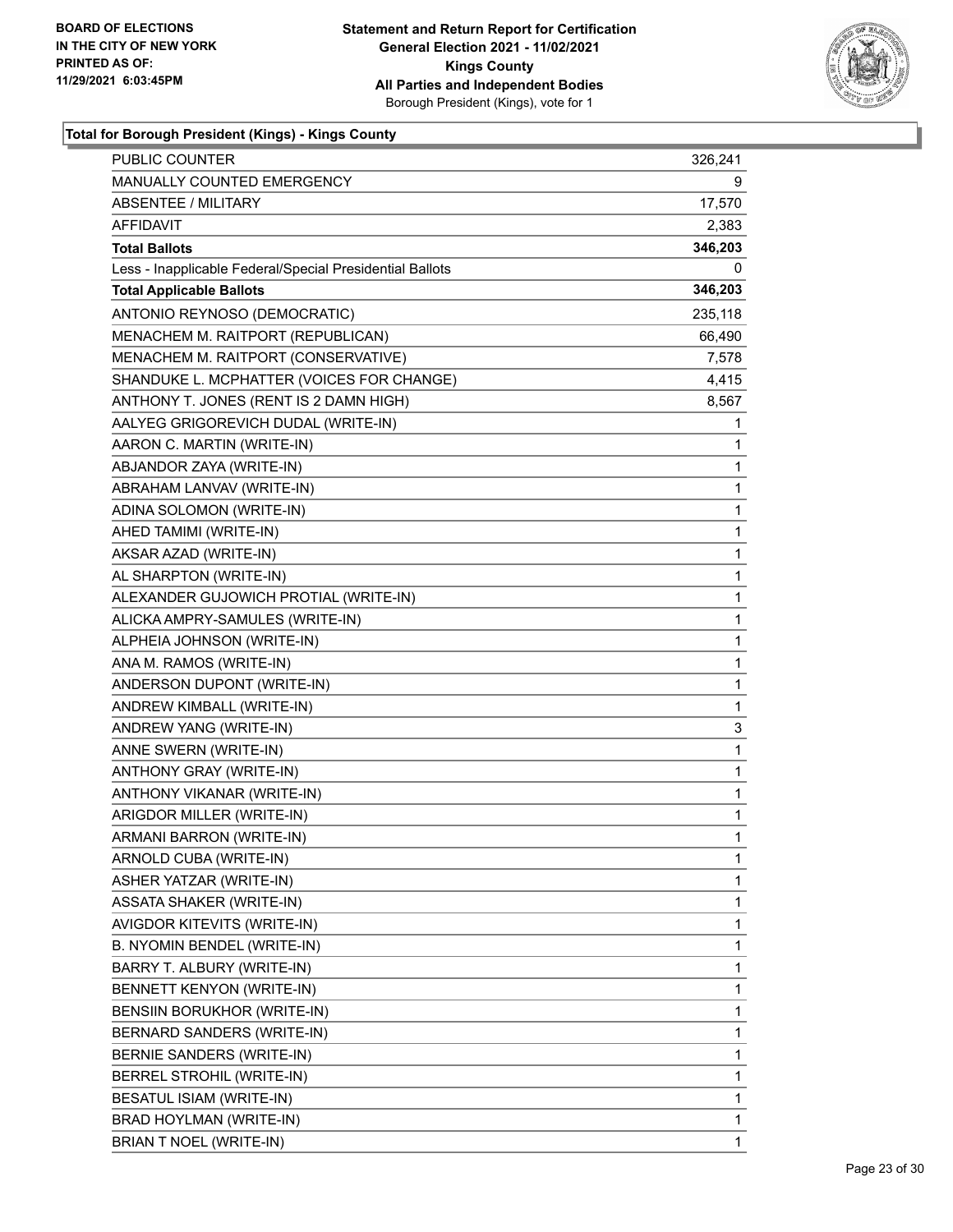

| BRIAN ZIMMERMAN (WRITE-IN)        | $\mathbf{1}$   |
|-----------------------------------|----------------|
| <b>BRUCE BROWN (WRITE-IN)</b>     | $\mathbf{1}$   |
| <b>BRUCE DICKSTEIN (WRITE-IN)</b> | $\overline{2}$ |
| CATHERINE CHRISTIAN (WRITE-IN)    | 1              |
| CHARLES RAGUSA (WRITE-IN)         | $\mathbf{1}$   |
| CHAUEE WALKER (WRITE-IN)          | $\mathbf{1}$   |
| CHIMORE T. MACK GLOVER (WRITE-IN) | 1              |
| CHIRLANE DEBEASIO (WRITE-IN)      | $\mathbf{1}$   |
| CHRIS FASANO (WRITE-IN)           | $\mathbf{1}$   |
| CHRISTINA BOTTEGO (WRITE-IN)      | 1              |
| CLACENCE CHAN (WRITE-IN)          | 1              |
| CLARK KENT (WRITE-IN)             | $\mathbf{1}$   |
| CRAIG MONTALBUNO (WRITE-IN)       | 1              |
| CURTIS SILWA (WRITE-IN)           | $\mathbf{1}$   |
| CURTIS SLIWA (WRITE-IN)           | 4              |
| DANIEL CHRISTMANN (WRITE-IN)      | 1              |
| DAVE CHAPPELLE (WRITE-IN)         | 1              |
| DAVE COLON (WRITE-IN)             | $\mathbf{1}$   |
| DAVID ALEXIS (WRITE-IN)           | 1              |
| DAVID AVRAM (WRITE-IN)            | $\mathbf{1}$   |
| DAVID FUCHS (WRITE-IN)            | $\mathbf{1}$   |
| DAVID KAFCO (WRITE-IN)            | 1              |
| DAVID NIDERMAN (WRITE-IN)         | 1              |
| DAVID ZILBERMAN (WRITE-IN)        | $\mathbf{1}$   |
| DEBRA DENNIS (WRITE-IN)           | 1              |
| DENISE ANDERSON (WRITE-IN)        | $\mathbf{1}$   |
| DIANE SAVINO (WRITE-IN)           | $\mathbf{1}$   |
| DOMONIC CAMPANAR (WRITE-IN)       | 1              |
| DONALD J TRUMP (WRITE-IN)         | 1              |
| DONALD J. TRUMP (WRITE-IN)        | $\mathbf{1}$   |
| DONALD MARSHALL (WRITE-IN)        | 1              |
| DONALD TRUMP (WRITE-IN)           | $\overline{2}$ |
| EDDIE TARR (WRITE-IN)             | 1              |
| EDMOND A. COATE (WRITE-IN)        | 1              |
| EDWARD SHAH (WRITE-IN)            | $\mathbf{1}$   |
| EDWIN DRANTIVY (WRITE-IN)         | 1              |
| ELIZABETH ADLER (WRITE-IN)        | 1              |
| ELIZABETH DUPLESSY (WRITE-IN)     | $\mathbf{1}$   |
| ERIC ADAMS (WRITE-IN)             | 1              |
| ERNEST DEVONISH (WRITE-IN)        | 1              |
| ERROL LOUIS (WRITE-IN)            | $\mathbf{1}$   |
| ESTELLE ROSS (WRITE-IN)           | 1              |
| ESTIE GOLDSTEIN (WRITE-IN)        | 1              |
| FERNANDO MATEO (WRITE-IN)         | $\mathbf{1}$   |
| FILIPPO SCALICI (WRITE-IN)        | 1              |
| <b>GAIL ROBINSON (WRITE-IN)</b>   | 1              |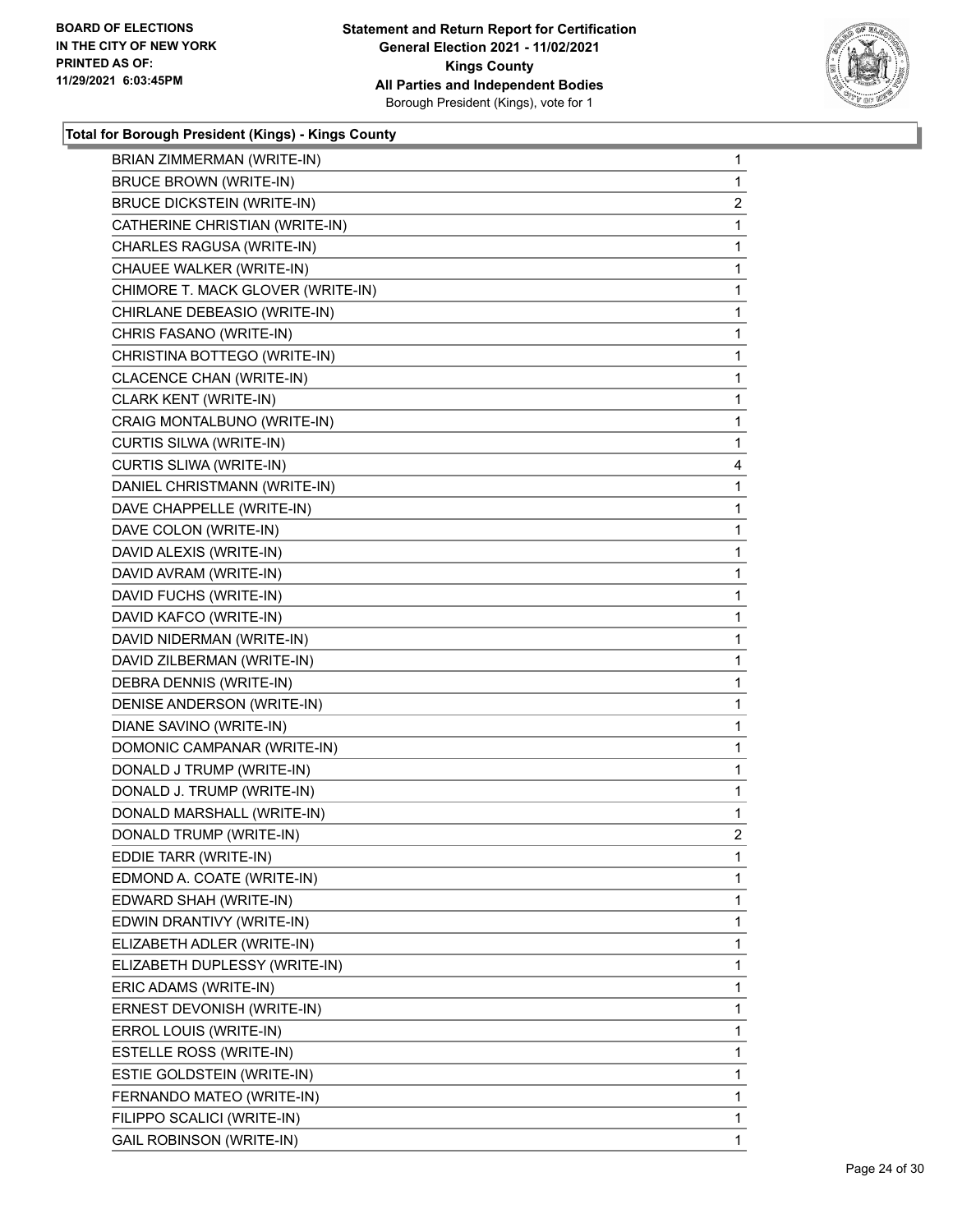

| <b>GEDLIN FOGEL (WRITE-IN)</b>      | 1  |
|-------------------------------------|----|
| <b>GEORGE CHEUNG (WRITE-IN)</b>     | 1  |
| <b>GEORGE COSTANZA (WRITE-IN)</b>   | 1  |
| GITTY BREIER (WRITE-IN)             | 1  |
| <b>GLORIA MATTERA (WRITE-IN)</b>    | 1  |
| <b>GRAHAM BLISS (WRITE-IN)</b>      | 1  |
| <b>GREG ZUK (WRITE-IN)</b>          | 1  |
| GUILLERNO TEJEDO (WRITE-IN)         | 1  |
| HESHY TISCHLER (WRITE-IN)           | 1  |
| IAN D. GIERHEK (WRITE-IN)           | 1  |
| IGENIE F. HARRIS BLENMAN (WRITE-IN) | 1  |
| IGENIE HARRIS BLENMAN (WRITE-IN)    | 1  |
| IISH OCENA (WRITE-IN)               | 1  |
| ISAAC AMOR (WRITE-IN)               | 1  |
| <b>ISAAC PINKOVICS (WRITE-IN)</b>   | 1  |
| ISIAH TAYLOR (WRITE-IN)             | 1  |
| IVETTE J. PEZMINO (WRITE-IN)        | 1  |
| JACK GOLDEN (WRITE-IN)              | 1  |
| JACK RICCOBONO (WRITE-IN)           | 4  |
| JAMES FODOR (WRITE-IN)              | 1  |
| JAMES LANE (WRITE-IN)               | 1  |
| JAMES MARION (WRITE-IN)             | 1  |
| JASMINE ROGERS (WRITE-IN)           | 1  |
| JASON BISHOP (WRITE-IN)             | 1  |
| JEFF SMITH (WRITE-IN)               | 1  |
| JEFFREY W. KRUPEZYN (WRITE-IN)      | 1  |
| JERIMIAH FOX (WRITE-IN)             | 1  |
| JIM VELLIOS (WRITE-IN)              | 1  |
| JIN WENG (WRITE-IN)                 | 1  |
| JO ANNE SIMON (WRITE-IN)            | 5  |
| JO.ANNE SIMON (WRITE-IN)            | 1  |
| JOANN SIMON (WRITE-IN)              | 6  |
| JOANNE SIMON (WRITE-IN)             | 18 |
| JOANNE SIMONE (WRITE-IN)            | 1  |
| JOANNE SIMONS (WRITE-IN)            | 1  |
| JOE LENTOL (WRITE-IN)               | 1  |
| JOE LHOTA (WRITE-IN)                | 3  |
| JOE SATRIANI (WRITE-IN)             | 1  |
| JOEL REISMAN (WRITE-IN)             | 1  |
| JOHN BONGIA (WRITE-IN)              | 1  |
| JOHN KENNEY (WRITE-IN)              | 1  |
| JOHN LEGEND (WRITE-IN)              | 1  |
| JOSEPH BONSERIO (WRITE-IN)          | 1  |
| JOSEPH BOVA (WRITE-IN)              | 1  |
| JOSEPH MAGIDSON (WRITE-IN)          | 1  |
| JOSEPH MENEZER (WRITE-IN)           | 1  |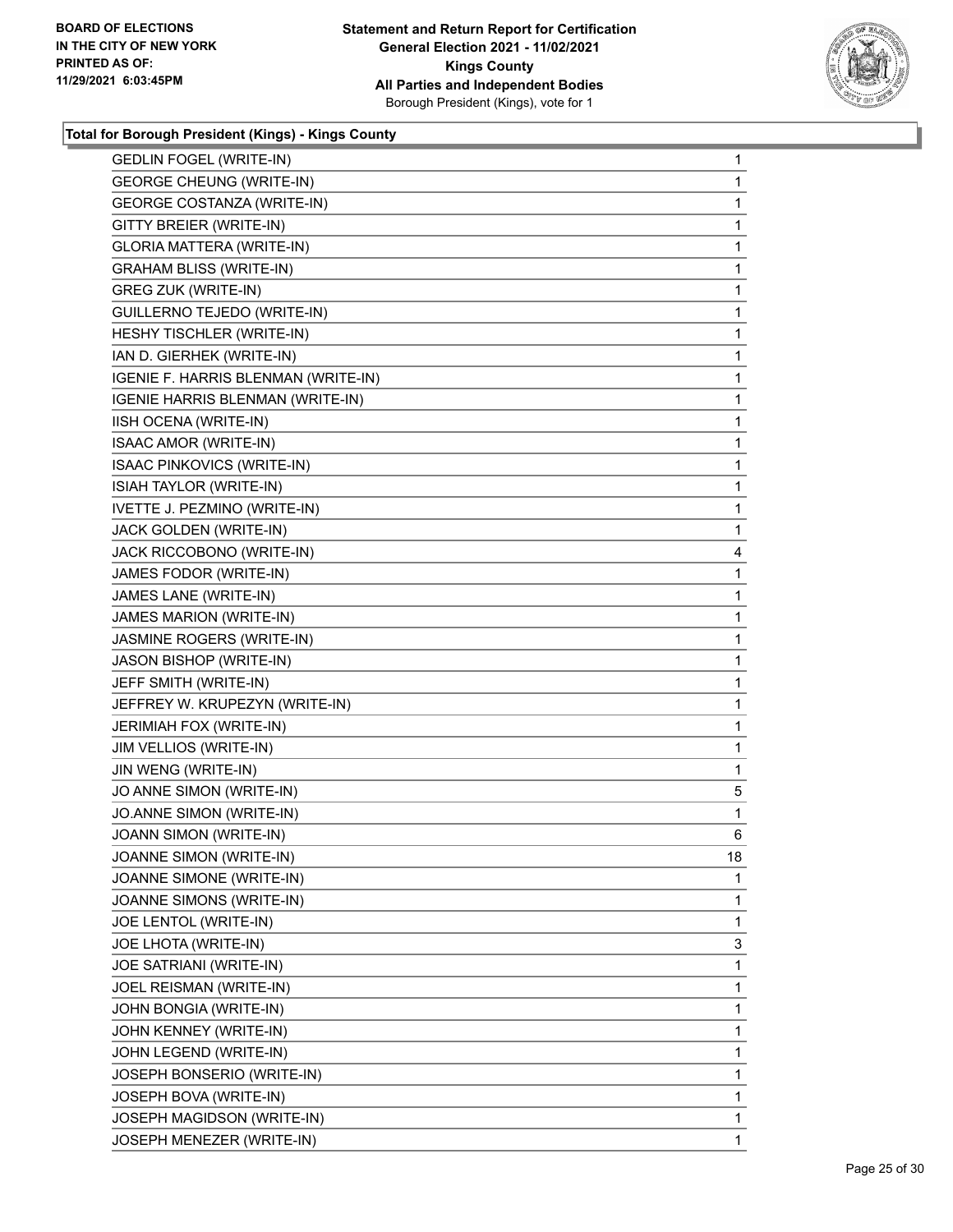

| JOSHUA FEUER (WRITE-IN)          | $\mathbf{1}$   |
|----------------------------------|----------------|
| JULIUS RANDLE (WRITE-IN)         | 1.             |
| JUMAANE D WILLIAMS (WRITE-IN)    | 1              |
| JUMAANE D. WILLIAMS (WRITE-IN)   | 1              |
| JUSTIN F. ORTIZ (WRITE-IN)       | 1              |
| <b>JUSTIN KAUFMAN (WRITE-IN)</b> | 1              |
| KANYE WEST (WRITE-IN)            | $\overline{2}$ |
| KASHEIK PAISLEY (WRITE-IN)       | 1              |
| KATHIA BOISRAND (WRITE-IN)       | 1              |
| KATHRYN GARCIA (WRITE-IN)        | 1              |
| KATHYRN GARCIA (WRITE-IN)        | 1              |
| KELLY WRIGHT (WRITE-IN)          | 1              |
| KENNETH HESS (WRITE-IN)          | 1              |
| KENNETH WALUYN (WRITE-IN)        | 1              |
| KEVIN DURANT (WRITE-IN)          | 1              |
| KEVIN LACHERA (WRITE-IN)         | 1              |
| KHARI EDWARDS (WRITE-IN)         | 6              |
| KHARI O EDWARDS (WRITE-IN)       | 1              |
| KHARI O. EDWARDS (WRITE-IN)      | 1              |
| KIM COUNCIL (WRITE-IN)           | 3              |
| KIMBERLY COUNCIL (WRITE-IN)      | 3              |
| KING ASA (WRITE-IN)              | 1              |
| KOLA LIPSCHUTZ (WRITE-IN)        | 1              |
| KYRIE IRVING (WRITE-IN)          | 1              |
| LALENA GARCIA (WRITE-IN)         | 1              |
| LAURA HOFMANN (WRITE-IN)         | 1              |
| LEAH KLEIN (WRITE-IN)            | 1              |
| LEE F TITEN (WRITE-IN)           | 1              |
| LIN HU (WRITE-IN)                | 1              |
| LINDA ALTIDOR (WRITE-IN)         | $\mathbf{1}$   |
| LINDA LA VIOLETTE (WRITE-IN)     | $\mathbf{1}$   |
| LOUIS PALAFITO (WRITE-IN)        | 1              |
| LOUIS PULIAFITO (WRITE-IN)       | 1              |
| LOUIS ROSSMANN (WRITE-IN)        | 1              |
| MAIA REUMANN MOORE (WRITE-IN)    | 1              |
| MAKHAOBAT MATMURAEVA (WRITE-IN)  | 1              |
| MARCIA MASRI (WRITE-IN)          | 1              |
| MARK D LEVINE (WRITE-IN)         | 1              |
| MARK LEVINE (WRITE-IN)           | 1              |
| MARK TREYGER (WRITE-IN)          | 2              |
| MARSHALL MATHERS (WRITE-IN)      | 1              |
| MARTIN SHKRELI (WRITE-IN)        | 1              |
| MARTY MAKOVICH (WRITE-IN)        | 1              |
| MARTY MARKOWITZ (WRITE-IN)       | 8              |
| MARVIN H. MALATER (WRITE-IN)     | 1              |
| MARVIN ROTHMAN (WRITE-IN)        | 1              |
|                                  |                |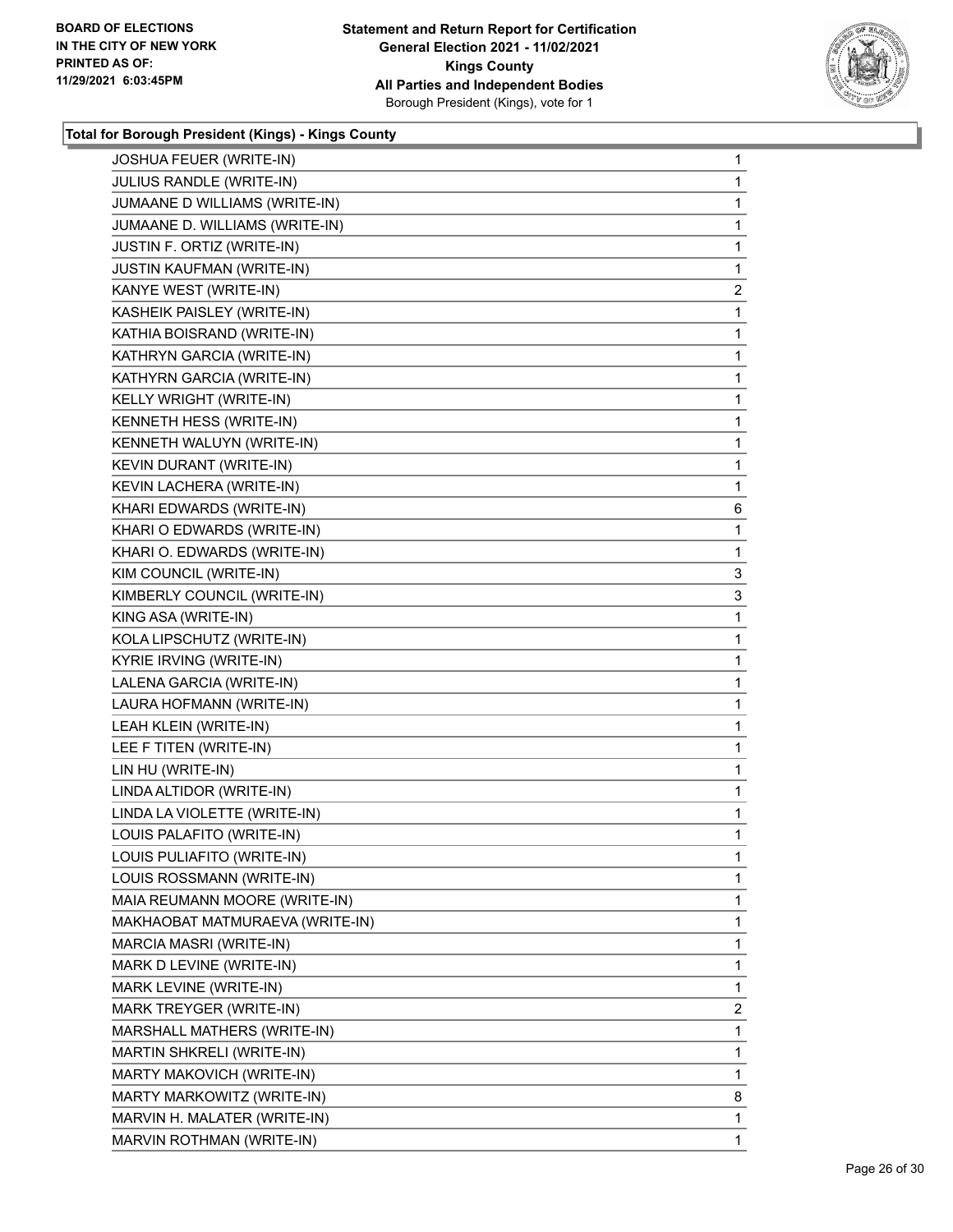

| MATHIEU EUGUENE (WRITE-IN)         | 1              |
|------------------------------------|----------------|
| MATIEU EUGENE (WRITE-IN)           | 1              |
| MATT BAER (WRITE-IN)               | 1              |
| MICHAEL BRIENZA (WRITE-IN)         | 1              |
| MICHAEL EMPERUR (WRITE-IN)         | 1              |
| MICHAEL WEINBERG (WRITE-IN)        | 1              |
| MICHAEL WHITE (WRITE-IN)           | 1              |
| MICHELLE CARUSO CABRERA (WRITE-IN) | 1              |
| MIKE BLOOMBERG (WRITE-IN)          | 1              |
| MILDRED SMITH (WRITE-IN)           | 1              |
| MORDECHAI YAVNEM (WRITE-IN)        | 1              |
| MOSES FREIER (WRITE-IN)            | 1              |
| MOSHE RESTERSAUM (WRITE-IN)        | 1              |
| MOSHE WEISS (WRITE-IN)             | 1              |
| MOSHELA TWERSKI (WRITE-IN)         | 1              |
| MUMIA ABU JAMAL (WRITE-IN)         | 1              |
| NATHAN SADEGHI-NEJAD (WRITE-IN)    | 1              |
| NATHANIEL MANNIMG (WRITE-IN)       | 1              |
| NATTALI SCHWARTZ (WRITE-IN)        | 1              |
| NICHOLAS MEYERSON (WRITE-IN)       | 1              |
| NICOLE GIALLO (WRITE-IN)           | 1              |
| NICOLE MCQUEEN (WRITE-IN)          | 1              |
| NICOLE MURRAY (WRITE-IN)           | 1              |
| PALAN SINGH (WRITE-IN)             | 1              |
| PAPERBOY PRINCE (WRITE-IN)         | 1              |
| PAUL CAPOBIANCO (WRITE-IN)         | 1              |
| PETER FOX (WRITE-IN)               | 1              |
| PHIL ORBAN (WRITE-IN)              | 1              |
| QUADISHA AVERA (WRITE-IN)          | 1              |
| RABBI JOEL TEITLBOWM (WRITE-IN)    | 1              |
| RABBI KAHN (WRITE-IN)              | 1              |
| RACHEL ROMM-NISSON (WRITE-IN)      | $\overline{c}$ |
| RAFAEL ESPINAL (WRITE-IN)          | 1              |
| REINER FUELLMICH (WRITE-IN)        | 1              |
| RENAT AKHMEDZHANOV (WRITE-IN)      | 1              |
| RICHARD RODRIGUEZ (WRITE-IN)       | 1              |
| RIVKA KNOBLOCH (WRITE-IN)          | 1              |
| ROB PELMAN (WRITE-IN)              | 1              |
| ROBERT C. SOMMER (WRITE-IN)        | 1              |
| ROBERT CARNEGY (WRITE-IN)          | 1              |
| ROBERT CARNEGY JR. (WRITE-IN)      | 1              |
| ROBERT CONEGY (WRITE-IN)           | 1              |
| ROBERT CORNEGAY (WRITE-IN)         | 1              |
| ROBERT CORNEGEY (WRITE-IN)         | $\mathbf{1}$   |
| ROBERT CORNEGY (WRITE-IN)          | 23             |
| ROBERT CORNEGY JR (WRITE-IN)       | 1              |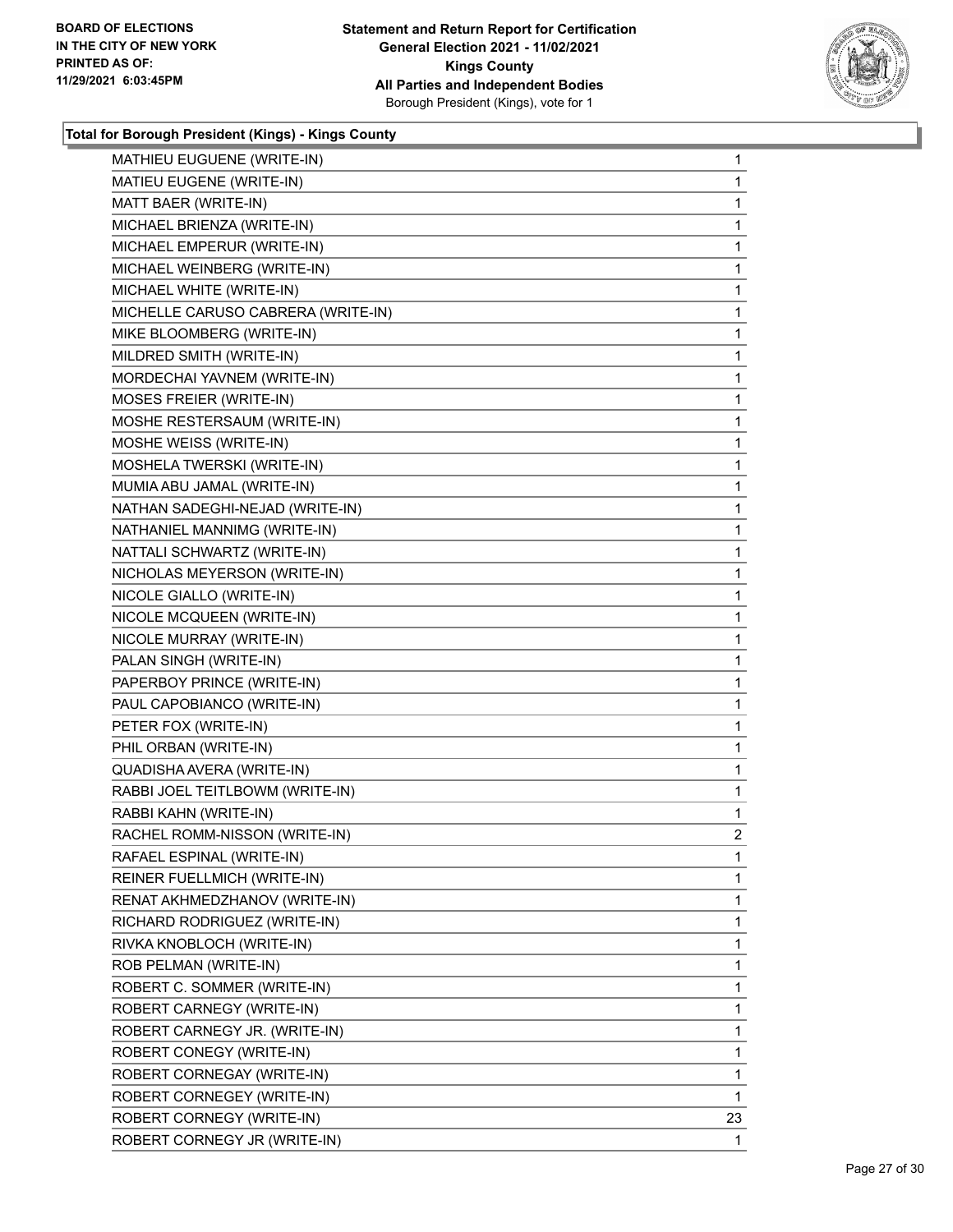

| ROBERT CORNEGY JR. (WRITE-IN)         | $\mathbf{1}$   |
|---------------------------------------|----------------|
| ROBERT CORNERGY (WRITE-IN)            | $\overline{2}$ |
| ROBERT CORNESY JR. (WRITE-IN)         | 1              |
| ROBERT CORNEY (WRITE-IN)              | 1              |
| ROBERT CORNOGY JR. (WRITE-IN)         | 1              |
| ROBERT E CARNEGY (WRITE-IN)           | 1              |
| ROBERT E COMEGY (WRITE-IN)            | 1              |
| ROBERT E CORGENY (WRITE-IN)           | 1              |
| ROBERT E CORNEGY (WRITE-IN)           | 11             |
| ROBERT E CORNEGY JR (WRITE-IN)        | 3              |
| ROBERT E CORNESY (WRITE-IN)           | 1              |
| ROBERT E. CAREGY (WRITE-IN)           | 1              |
| ROBERT E. CARNEGY (WRITE-IN)          | $\overline{2}$ |
| ROBERT E. CORNEGY (WRITE-IN)          | 15             |
| ROBERT E. CORNEGY JR (WRITE-IN)       | 1              |
| ROBERT E.CORNEGY (WRITE-IN)           | 3              |
| ROBERT LORNEGY JR (WRITE-IN)          | 1              |
| ROBERT WATERMAN (WRITE-IN)            | 1              |
| ROSS CORNEGY JR. (WRITE-IN)           | 1              |
| RYAN HALLAHAN (WRITE-IN)              | 1              |
| SAL ALBANESE (WRITE-IN)               | 1              |
| SAL LONG (WRITE-IN)                   | 1              |
| SALVATORE SERRANILLO-GRACE (WRITE-IN) | 1              |
| SANDY NURSE (WRITE-IN)                | 1              |
| SCOTT KENTLY (WRITE-IN)               | 1              |
| SEAN HODY (WRITE-IN)                  | 1              |
| SEBASTIANO N.RUSSO (WRITE-IN)         | 1              |
| SETH LEVIN (WRITE-IN)                 | 1              |
| SHAMARIE MCDONALD (WRITE-IN)          | 1              |
| SHAWNTE YATES (WRITE-IN)              | $\mathbf{1}$   |
| SHORLAND DANIELS (WRITE-IN)           | 1              |
| SIMCHA FELDER (WRITE-IN)              | 1              |
| SIMONE ADAMS (WRITE-IN)               | 1              |
| STACY H. PRUSSMAN (WRITE-IN)          | 1              |
| STAN PATRICK (WRITE-IN)               | 1              |
| STEPHEN BARNES (WRITE-IN)             | 1              |
| STEVEN F SHOVERS (WRITE-IN)           | 1              |
| STEVEN J. MCGUIRE JR. (WRITE-IN)      | 1              |
| STEVEN LEVIN (WRITE-IN)               | 1              |
| STEWART B. MILSTEIN (WRITE-IN)        | 1              |
| SUSAN SCHEUERER (WRITE-IN)            | 1              |
| TAMRA CRONIN (WRITE-IN)               | 1              |
| TARDIS JOHNSON (WRITE-IN)             | 1              |
| THEODORE FONTAS (WRITE-IN)            | 1              |
| THOMAS A ZMUDA (WRITE-IN)             | 1              |
| THOMAS CRIBBIN (WRITE-IN)             | 1              |
|                                       |                |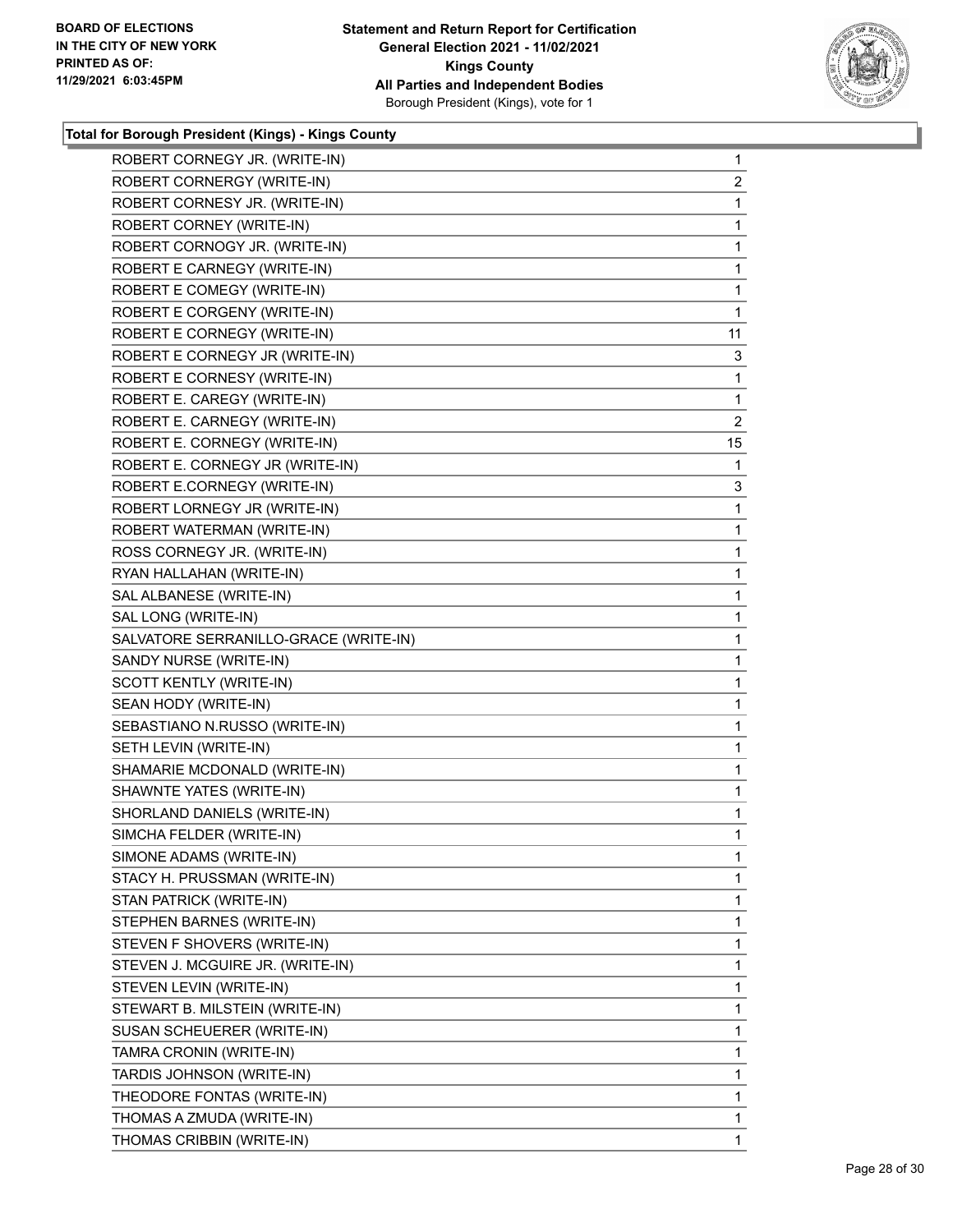

| THOMAS GIUNTA (WRITE-IN)                  | 1            |
|-------------------------------------------|--------------|
| THOMAS GUINTEN (WRITE-IN)                 | 1            |
| THOMAS J ZMICH (WRITE-IN)                 | 1            |
| TISHA OCONA (WRITE-IN)                    | $\mathbf{1}$ |
| TREMAINE WRIGHT (WRITE-IN)                | 1            |
| TRICIA OCONA (WRITE-IN)                   | $\mathbf 1$  |
| TRISH ADORG (WRITE-IN)                    | 1            |
| TRISH OCONA (WRITE-IN)                    | 1            |
| TRISHA DOONA (WRITE-IN)                   | 1            |
| TRISHA O CONNOR (WRITE-IN)                | 1            |
| TRISHA OCANA (WRITE-IN)                   | 3            |
| TRISHA OCONA (WRITE-IN)                   | 27           |
| TRISHA OCOUA (WRITE-IN)                   | 1            |
| TRISHA OCUNA (WRITE-IN)                   | 1            |
| UNATTRIBUTABLE WRITE-IN (WRITE-IN)        | 197          |
| UNCOUNTED WRITE-IN PER STATUTE (WRITE-IN) | 6            |
| VANESSA GIBSON (WRITE-IN)                 | 1            |
| VERONICA LUPO (WRITE-IN)                  | 1            |
| VICKI VALE (WRITE-IN)                     | 1            |
| VILMA A REINHARDT (WRITE-IN)              | 1            |
| <b>VLARIMIR LENIN (WRITE-IN)</b>          | 1            |
| VULLNET VELIU (WRITE-IN)                  | 1            |
| WAYNE T. MURATORE (WRITE-IN)              | 2            |
| WENDY ESPINAL (WRITE-IN)                  | 1            |
| WILLIAM THAKA ROBINSON (WRITE-IN)         | 1            |
| WOLF SENDER (WRITE-IN)                    | 1            |
| YAKOV STEINMETZ (WRITE-IN)                | 1            |
| YISROEL BLUM (WRITE-IN)                   | 1            |
| YOSET KRAMER (WRITE-IN)                   | 1            |
| YVONNE MURRAY (WRITE-IN)                  | 1            |
| ZALMAN LEW (WRITE-IN)                     | 1            |
| ZAUI LIEBLING (WRITE-IN)                  | 1            |
| <b>Total Votes</b>                        | 322,803      |
| Unrecorded                                | 23,400       |